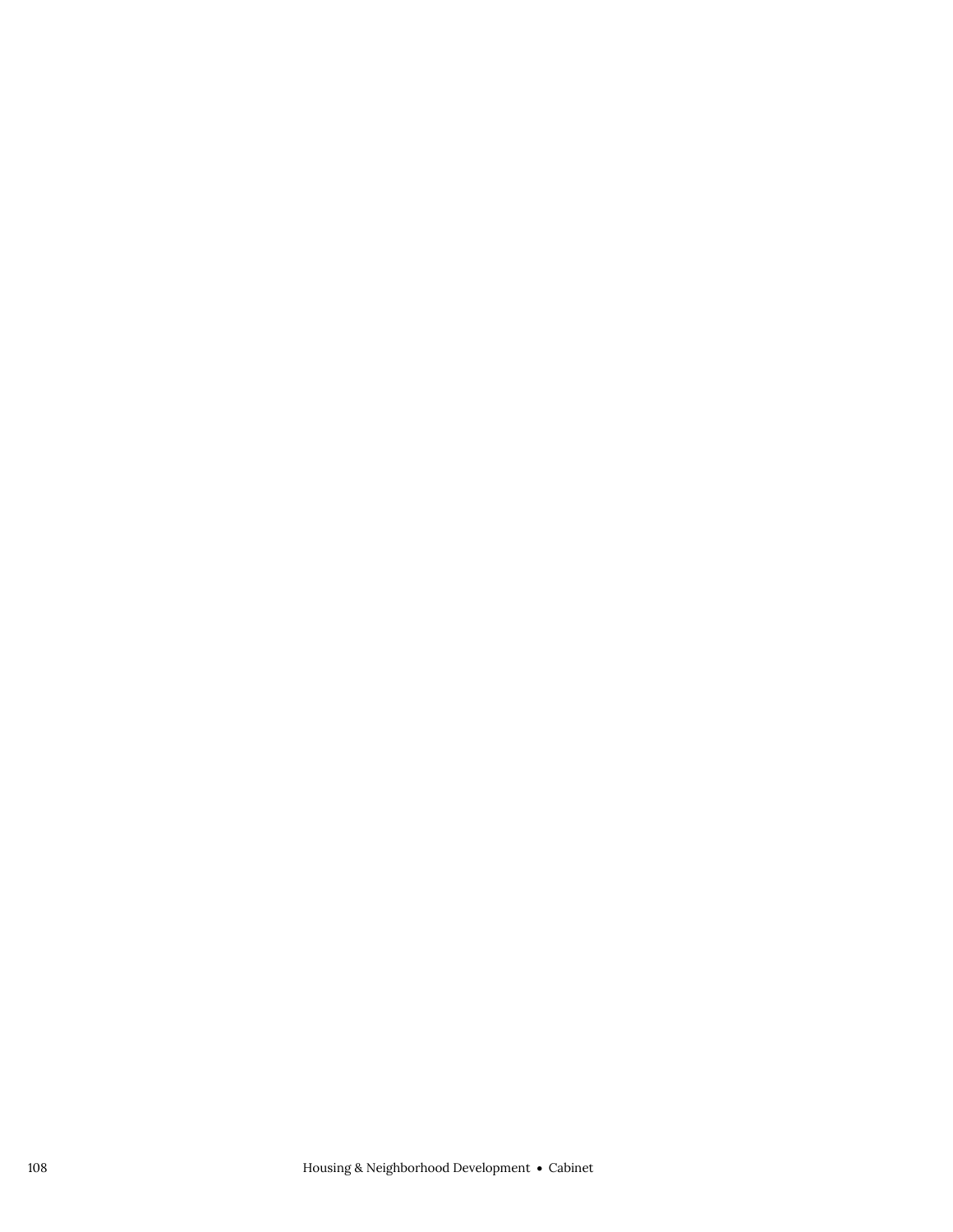## <span id="page-2-0"></span>Housing & Neighborhood Development

## **Sheila Dillon,** *Chief of Housing & Neighborhood Development*

### **Cabinet Mission**

The Cabinet is committed to making Boston the most livable city in the nation by working with its many communities to build strong neighborhoods through the strategic investment of public resources.

| <b>Operating Budget</b>            |                          | <b>Total Actual '17</b> |                         | Total Actual '18 Total Approp '19 Total Budget '20 |               |
|------------------------------------|--------------------------|-------------------------|-------------------------|----------------------------------------------------|---------------|
|                                    | Neighborhood Development | 12,926,210              | 13,685,668              | 14,220,701                                         | 20,577,614    |
|                                    | <b>Total</b>             | 12,926,210              | 13,685,668              | 14,220,701                                         | 20,577,614    |
| <b>Capital Budget Expenditures</b> |                          | <b>Actual</b> '17       | <b>Actual '18</b>       | <b>Estimated '19</b>                               | Projected '20 |
|                                    | Neighborhood Development | 710,161                 | 2,984,074               | 1,786,412                                          | 3,850,000     |
|                                    | Total                    | 710,161                 | 2,984,074               | 1,786,412                                          | 3,850,000     |
| <b>External Funds Expenditures</b> |                          | <b>Total Actual '17</b> | <b>Total Actual '18</b> | Total Approp '19 Total Budget '20                  |               |
|                                    | Neighborhood Development | 89,339,801              | 80,192,437              | 83,892,291                                         | 87, 172, 822  |
|                                    | <b>Total</b>             | 89,339,801              | 80,192,437              | 83,892,291                                         | 87, 172, 822  |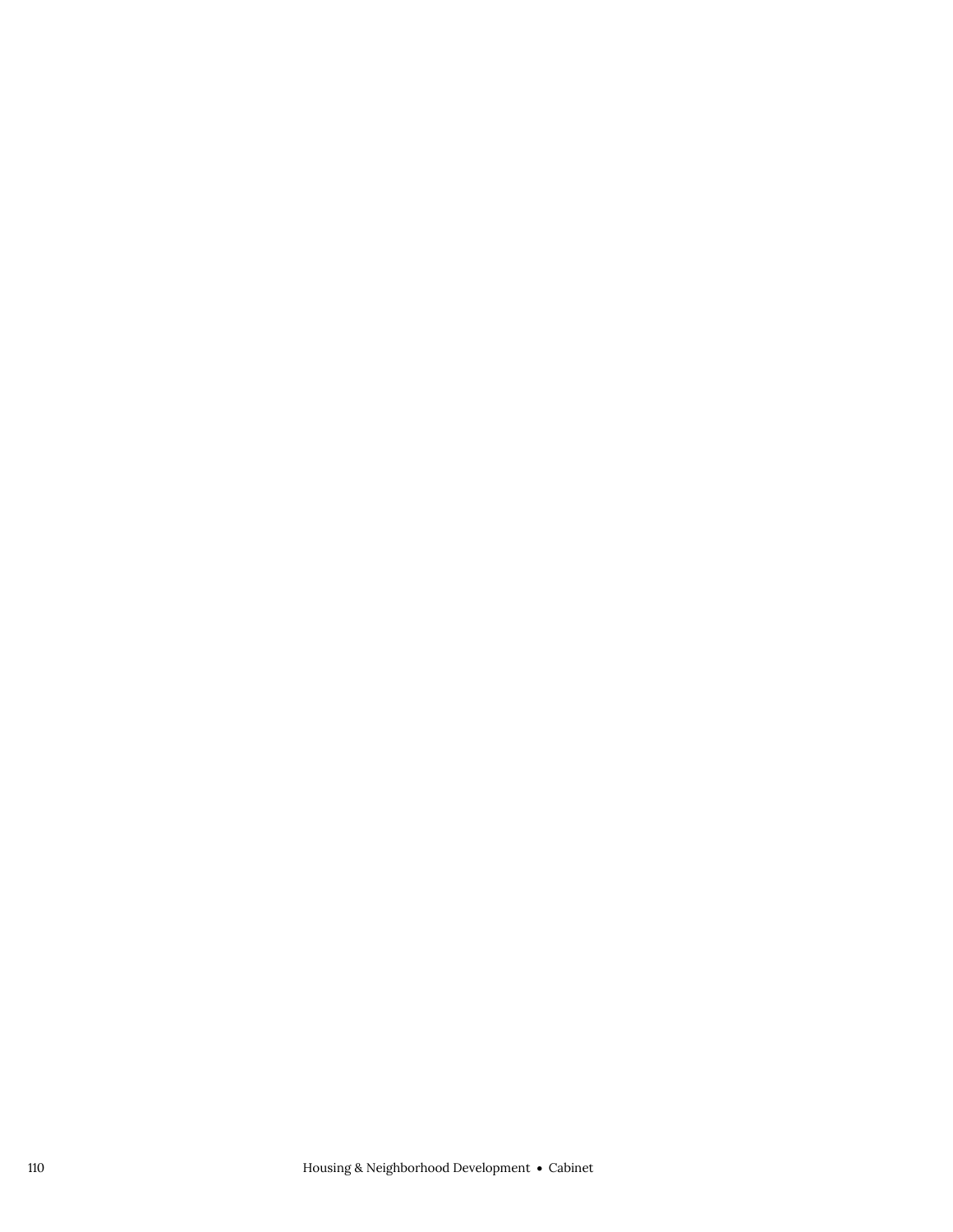## <span id="page-4-0"></span>Neighborhood Development Operating Budget

## **Sheila Dillon,** *Chief of Housing & Neighborhood Development,* **Appropriation 188000**

### **Department Mission**

Neighborhood Development

The Cabinet is committed to making Boston the most livable city in the nation by working with its many communities to build strong neighborhoods through the strategic investment of public resources. In 2014, Mayor Walsh announced his Boston 2030 plan which outlines a new comprehensive approach to accommodating Boston's complex housing needs over the next 15 years. Funding committed for the new plan has been renamed the "Housing 2030 Fund" which is included in the Neighborhood Development Operating Budget in "Program 3. Housing Development and Services.".

### **Selected Performance Goals**

### **Administration**

Collect loan repayments in a timely manner.

### **Real Estate Management & Sales**

Dispose of tax-foreclosed and surplus property.

### **Housing Development & Services**

- Assist existing homeowners in retaining their homes.
- Assist tenants and landlords to preserve their tenancies.
- Ensure growth and affordability in Boston's housing market.
- Foster homeownership in Boston neighborhoods.
- Help homeowners improve their homes and communities.
- Provide assistance towards ending homelessness in Boston.

| <b>Operating Budget</b>      | Program Name                                       | <b>Total Actual '17</b> |              | Total Actual 18 Total Approp 19 Total Budget '20   |            |
|------------------------------|----------------------------------------------------|-------------------------|--------------|----------------------------------------------------|------------|
|                              | Administration                                     | 1,476,416               | 1,554,436    | 1,797,468                                          | 1,792,435  |
|                              | Real Estate Management & Sales                     | 1,705,069               | 2,180,242    | 1,839,414                                          | 1,974,658  |
|                              | Housing Development & Services                     | 9,744,725               | 9,950,990    | 10,583,819                                         | 16,810,521 |
|                              | <b>Total</b>                                       | 12,926,210              | 13,685,668   | 14,220,701                                         | 20,577,614 |
|                              |                                                    |                         |              |                                                    |            |
| <b>External Funds Budget</b> | <b>Fund Name</b>                                   | <b>Total Actual '17</b> |              | Total Actual '18 Total Approp '19 Total Budget '20 |            |
|                              |                                                    |                         |              |                                                    |            |
|                              | Abandoned Property Rehab Grant                     | 288                     | $\mathbf{0}$ | $\Omega$                                           | $\Omega$   |
|                              | ARRA - Neighborhood Stabilization<br>Program       | 12,944                  | 0            | $\Omega$                                           | $\theta$   |
|                              | BRA/HODAG Program Income                           | 1,343,379               | $\Omega$     | $\Omega$                                           | $\Omega$   |
|                              | Brownfields Economic Development<br>Initiative     | 29,073                  | 79,452       | 50,334                                             | 50,334     |
|                              | <b>CDBG</b>                                        | 23,572,708              | 18,420,386   | 20,924,767                                         | 22,634,456 |
|                              | Choice Neighborhood<br><b>Implementation Grant</b> | 1,824,272               | 1,095,931    | 305,000                                            | 291,408    |
|                              | Community Challenge Planning Grant                 | 111,048                 | $\mathbf{0}$ | $\theta$                                           | $\Omega$   |
|                              | Continuum of Care                                  | 21,810,576              | 22,315,120   | 26,285,486                                         | 29,206,961 |
|                              | <b>Emergency Solutions Grant</b>                   | 1,309,065               | 2,310,926    | 1,647,869                                          | 1,624,194  |
|                              | EPA/Brownfields                                    | $\theta$                | 49,567       | 133,333                                            | 133,333    |
|                              | <b>HOME</b>                                        | 2,660,595               | 7,220,948    | 6,620,994                                          | 6,836,980  |
|                              | <b>HOPWA</b>                                       | 2,279,594               | 2,496,889    | 2,855,671                                          | 2,894,494  |
|                              | Housing 2030                                       | 6,245,137               | 2,805,064    | $\Omega$                                           | $\Omega$   |
|                              | Inclusionary Development Fund                      | 23,484,710              | 20,255,518   | 21,658,074                                         | 20,086,000 |

Housing & Neighborhood Development Neighborhood Development 111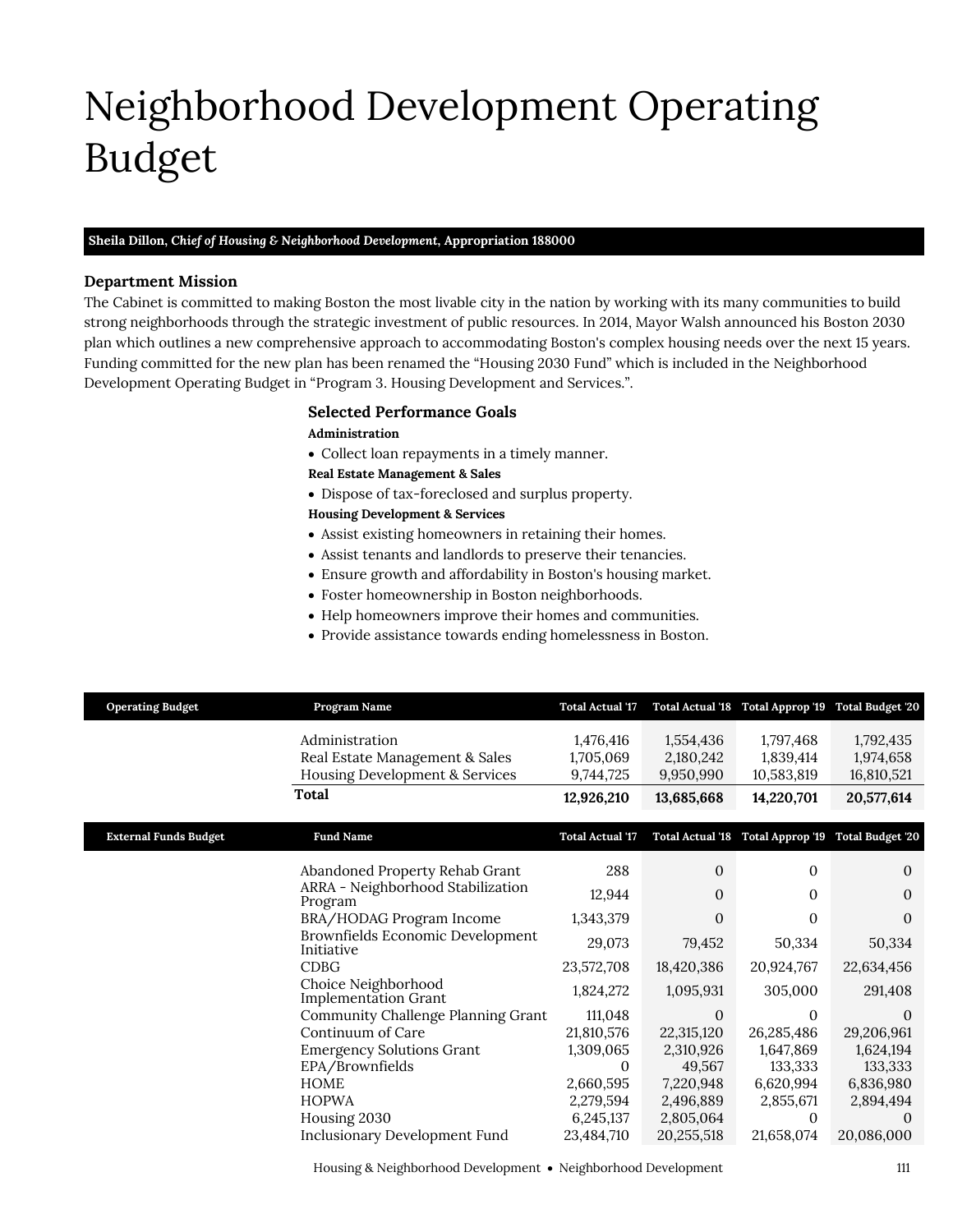|                         | Lead Paint Abatement                                                           | 1,380,838<br>2,686,551 | 1,051,345<br>1,916,962  | 1,271,481<br>67,025     | 1,094,896<br>67,025     |
|-------------------------|--------------------------------------------------------------------------------|------------------------|-------------------------|-------------------------|-------------------------|
|                         | Neighborhood Development Fund<br>Regional Foreclosure Education<br>Grant (COM) | 135,337                | 103,230                 | 72,257                  | 191,357                 |
|                         | Section 108 (Unrestricted)<br>Urban Agenda Grant                               | 153,688<br>300,000     | 31,530<br>39,567        | $\Omega$<br>$\Omega$    | $\Omega$<br>$\Omega$    |
|                         | Youth Homelessness Demonstration<br>Program                                    | $\theta$               | $\mathbf{0}$            | 2,000,000               | 2,061,384               |
|                         |                                                                                |                        |                         |                         |                         |
|                         | <b>Total</b>                                                                   | 89,339,803             | 80,192,436              | 83,892,292              | 87,172,822              |
| <b>Operating Budget</b> |                                                                                | <b>Actual '17</b>      | <b>Actual '18</b>       | Approp '19              | Budget '20              |
|                         | <b>Personnel Services</b><br>Non Personnel                                     | 3,123,565<br>9,802,645 | 3,436,530<br>10,249,138 | 3,607,648<br>10,613,053 | 3,866,748<br>16,710,866 |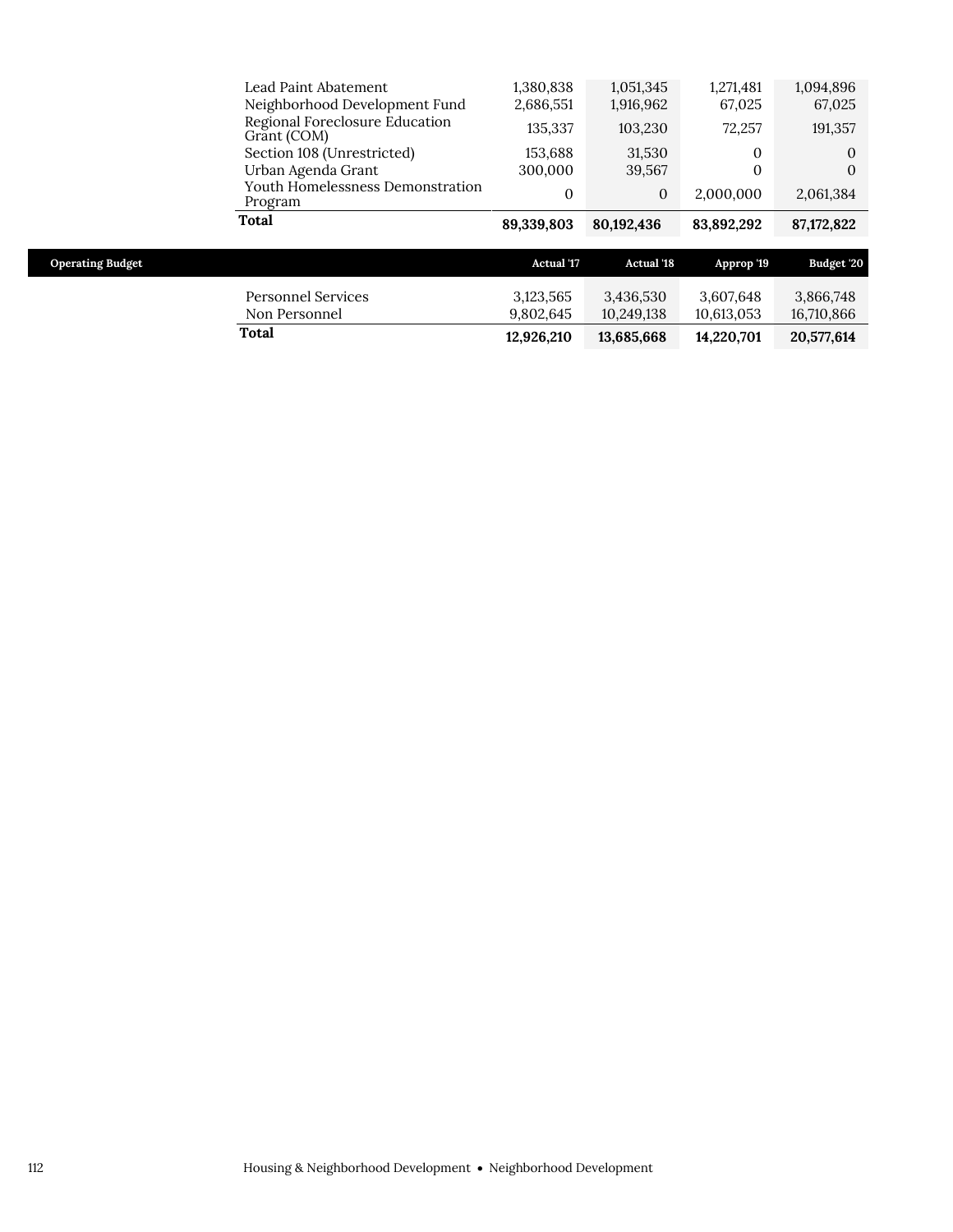## Neighborhood Development Operating Budget



## **Authorizing Statutes**

- Enabling Legislation, 1961 Mass. Acts ch. 642, §§ 1-3.
- Sale of Certain Surplus Property, 1982 Mass. Acts ch. 190, § 24; 1986 Mass. Acts ch. 701, § 4.
- Design Services, M.G.L.A. c. 7, § 38A 1/2.
- Public Works Construction, M.G.L.A. c. 30, § 39M.
- Building Construction, M.G.L.A. c. 149, §§ 44A-44J.
- Municipal Participation in Condominiums, M.G.L.A. c. 183A, § 20.
- Boston Urban Homestead Program, CBC Ord. §§ 8-2.1-8-2.8.
- Code Enforcement, M.G.L.A. c.40, § 21d; M.G.L.A. c. 270, § 16.
- Transfers of Property to Boston Redevelopment Authority, CBC St. 11 §§ 251, 255.
- Committee on Foreclosed Real Estate; Powers, CBC Ord. §§ 11-7.1-11-7.2; CBC St. 11 §§ 251, 255.
- 1994 Mass. Acts ch. 282; CBC Ord. § 10- 2.1.

### **Description of Services**

The Department provides services and assistance through a wide variety of programs that are designed to improve the current housing stock of existing homeowners, promote homeownership, develop and preserve affordable housing, and dispose of City-owned tax foreclosed and surplus property in a responsible manner.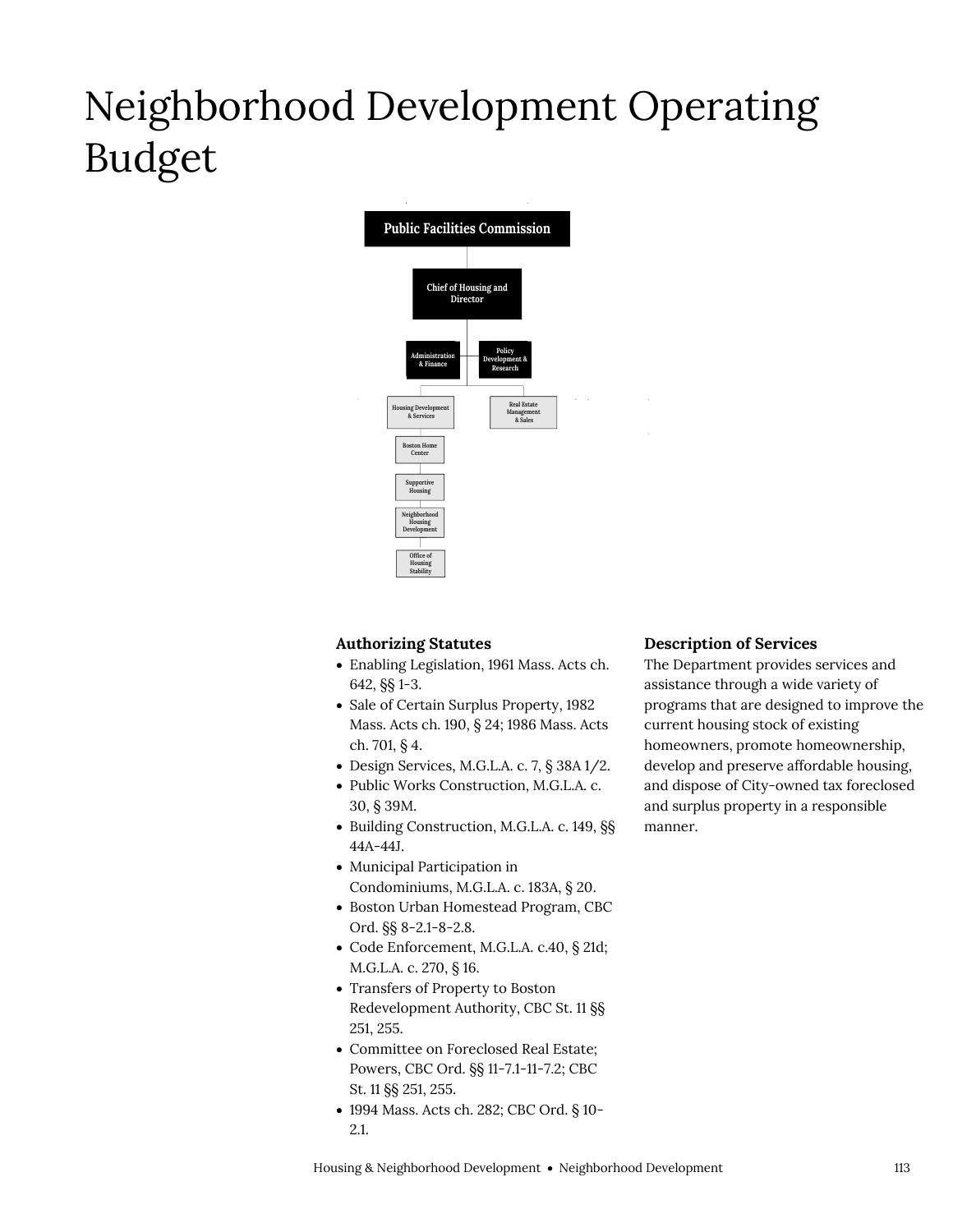## Department History

| <b>Personnel Services</b>                                                | <b>FY17 Expenditure</b>              | <b>FY18 Expenditure</b> | <b>FY19 Appropriation</b>        | FY20 Adopted       | $Inc/Dec 19$ vs 20           |
|--------------------------------------------------------------------------|--------------------------------------|-------------------------|----------------------------------|--------------------|------------------------------|
| 51000 Permanent Employees                                                | 3,097,788                            | 3,423,767               | 3,594,148                        | 3,811,248          | 217,100                      |
| 51100 Emergency Employees                                                | 0                                    | $\mathbf{0}$            | $\mathbf{0}$                     | 42,000             | 42,000                       |
| 51200 Overtime                                                           | $\mathbf{0}$                         | 0                       | $\mathbf{0}$                     | 0                  | $\mathbf 0$                  |
| 51600 Unemployment Compensation<br>51700 Workers' Compensation           | 25,344                               | $\mathbf{0}$            | 11,000                           | 11,000             | $\mathbf{0}$                 |
| <b>Total Personnel Services</b>                                          | 433<br>3,123,565                     | 12,763<br>3,436,530     | 2,500<br>3,607,648               | 2,500<br>3,866,748 | $\theta$<br>259,100          |
|                                                                          |                                      |                         |                                  |                    |                              |
| <b>Contractual Services</b>                                              | FY17 Expenditure                     | FY18 Expenditure        | <b>FY19 Appropriation</b>        | FY20 Adopted       | $Inc/Dec 19$ vs $20$         |
| 52100 Communications                                                     | 60,466                               | 63,910                  | 50,736                           | 50,736             | 0                            |
| 52200 Utilities                                                          | 39,653                               | 5,330                   | 49,053                           | 23,996             | $-25,057$                    |
| 52400 Snow Removal<br>52500 Garbage/Waste Removal                        | 6,575<br>8,382                       | 975<br>8,800            | 6,575<br>8,750                   | 0<br>8,750         | $-6,575$<br>$\mathbf{0}$     |
| 52600 Repairs Buildings & Structures                                     | 86,011                               | 88,359                  | 101,202                          | 101,202            | $\theta$                     |
| 52700 Repairs & Service of Equipment                                     | 15,719                               | 7,763                   | 13,445                           | 10,500             | $-2,945$                     |
| 52800 Transportation of Persons                                          | 3,446                                | 3,267                   | 4,000                            | 4,120              | 120                          |
| 52900 Contracted Services                                                | 892,320                              | 1,366,127               | 1,213,184                        | 1,423,459          | 210,275                      |
| <b>Total Contractual Services</b>                                        | 1,112,572                            | 1,544,531               | 1,446,945                        | 1,622,763          | 175,818                      |
| <b>Supplies &amp; Materials</b>                                          | FY17 Expenditure                     | <b>FY18 Expenditure</b> | FY19 Appropriation               | FY20 Adopted       | $Inc/Dec 19$ vs 20           |
| 53000 Auto Energy Supplies                                               | 130                                  | 36                      | 295                              | 295                | $\mathbf 0$                  |
| 53200 Food Supplies                                                      | 0                                    | $\mathbf{0}$            | 0                                | 0                  | $\boldsymbol{0}$             |
| 53400 Custodial Supplies                                                 | $\boldsymbol{0}$                     | $\mathbf{0}$            | $\mathbf{0}$                     | 0                  | $\boldsymbol{0}$             |
| 53500 Med, Dental, & Hosp Supply                                         | $\mathbf{0}$                         | $\mathbf{0}$            | $\mathbf{0}$                     | $\mathbf{0}$       | $\mathbf{0}$                 |
| 53600 Office Supplies and Materials<br>53700 Clothing Allowance          | 23,679<br>$\mathbf{0}$               | 17,207<br>21,525        | 25,800<br>18,000                 | 25,800<br>18,000   | $\mathbf{0}$<br>$\mathbf{0}$ |
| 53800 Educational Supplies & Mat                                         | $\mathbf{0}$                         | 0                       | $\boldsymbol{0}$                 | $\mathbf{0}$       | $\mathbf{0}$                 |
|                                                                          |                                      |                         |                                  |                    |                              |
|                                                                          |                                      |                         |                                  |                    |                              |
| 53900 Misc Supplies & Materials<br><b>Total Supplies &amp; Materials</b> | 1,804<br>25,613                      | 5,693<br>44,461         | 11,625<br>55,720                 | 11,625<br>55,720   | $\mathbf{0}$<br>$\mathbf{0}$ |
|                                                                          |                                      |                         |                                  |                    |                              |
| <b>Current Chgs &amp; Oblig</b>                                          | <b>FY17 Expenditure</b>              | <b>FY18 Expenditure</b> | <b>FY19 Appropriation</b>        | FY20 Adopted       | $Inc/Dec 19$ vs $20$         |
| 54300 Workers' Comp Medical                                              | 21,261                               | 1,344                   | 10,000                           | 10,000             | $\mathbf{0}$                 |
| 54400 Legal Liabilities                                                  | 0                                    | 3,400                   | 3,400                            | 3,570              | 170                          |
| 54500 Aid To Veterans                                                    | $\boldsymbol{0}$                     | 0<br>$\mathbf{0}$       | 0                                | 0                  | $\boldsymbol{0}$             |
| 54600 Current Charges H&I<br>54700 Indemnification                       | $\boldsymbol{0}$<br>$\boldsymbol{0}$ | 0                       | $\boldsymbol{0}$<br>$\mathbf{0}$ | 0<br>0             | $\mathbf{0}$<br>$\mathbf{0}$ |
| 54800 Reserve Account                                                    | $\mathbf{0}$                         | $\mathbf{0}$            | $\mathbf{0}$                     | $\Omega$           | $\mathbf{0}$                 |
| 54900 Other Current Charges                                              | 80,529                               | 104,302                 | 122,781                          | 119,606            | $-3,175$                     |
| Total Current Chgs & Oblig                                               | 101,790                              | 109,046                 | 136,181                          | 133,176            | $-3,005$                     |
| Equipment                                                                | <b>FY17 Expenditure</b>              | <b>FY18 Expenditure</b> | <b>FY19 Appropriation</b>        | FY20 Adopted       | Inc/Dec 19 vs 20             |
| 55000 Automotive Equipment                                               | $\theta$                             | 0                       | 0                                | 0                  | $\mathbf{0}$                 |
| 55400 Lease/Purchase                                                     | 3,934                                | 0                       | 0                                | 0                  | $\boldsymbol{0}$             |
| 55600 Office Furniture & Equipment                                       | $\theta$                             | $\mathbf{0}$            | $\mathbf{0}$                     | $\mathbf{0}$       | $\boldsymbol{0}$             |
| 55900 Misc Equipment                                                     | 8,736                                | 1,100                   | 8,755                            | 8,755              | $\boldsymbol{0}$             |
| <b>Total Equipment</b>                                                   | 12,670                               | 1,100                   | 8,755                            | 8,755              | $\mathbf{0}$                 |
| Other                                                                    | FY17 Expenditure                     | FY18 Expenditure        | FY19 Appropriation               | FY20 Adopted       | $Inc/Dec 19$ vs 20           |
| 56200 Special Appropriation                                              | 8,550,000                            | 8,550,000               | 8,965,452                        | 14,890,452         | 5,925,000                    |
| 57200 Structures & Improvements                                          | 0                                    | 0                       | 0                                | 0                  | 0                            |
| 58000 Land & Non-Structure                                               | $\mathbf{0}$                         | $\mathbf{0}$            | $\mathbf{0}$                     | $\mathbf{0}$       | $\theta$                     |
| <b>Total Other</b>                                                       | 8,550,000                            | 8,550,000               | 8,965,452                        | 14,890,452         | 5,925,000                    |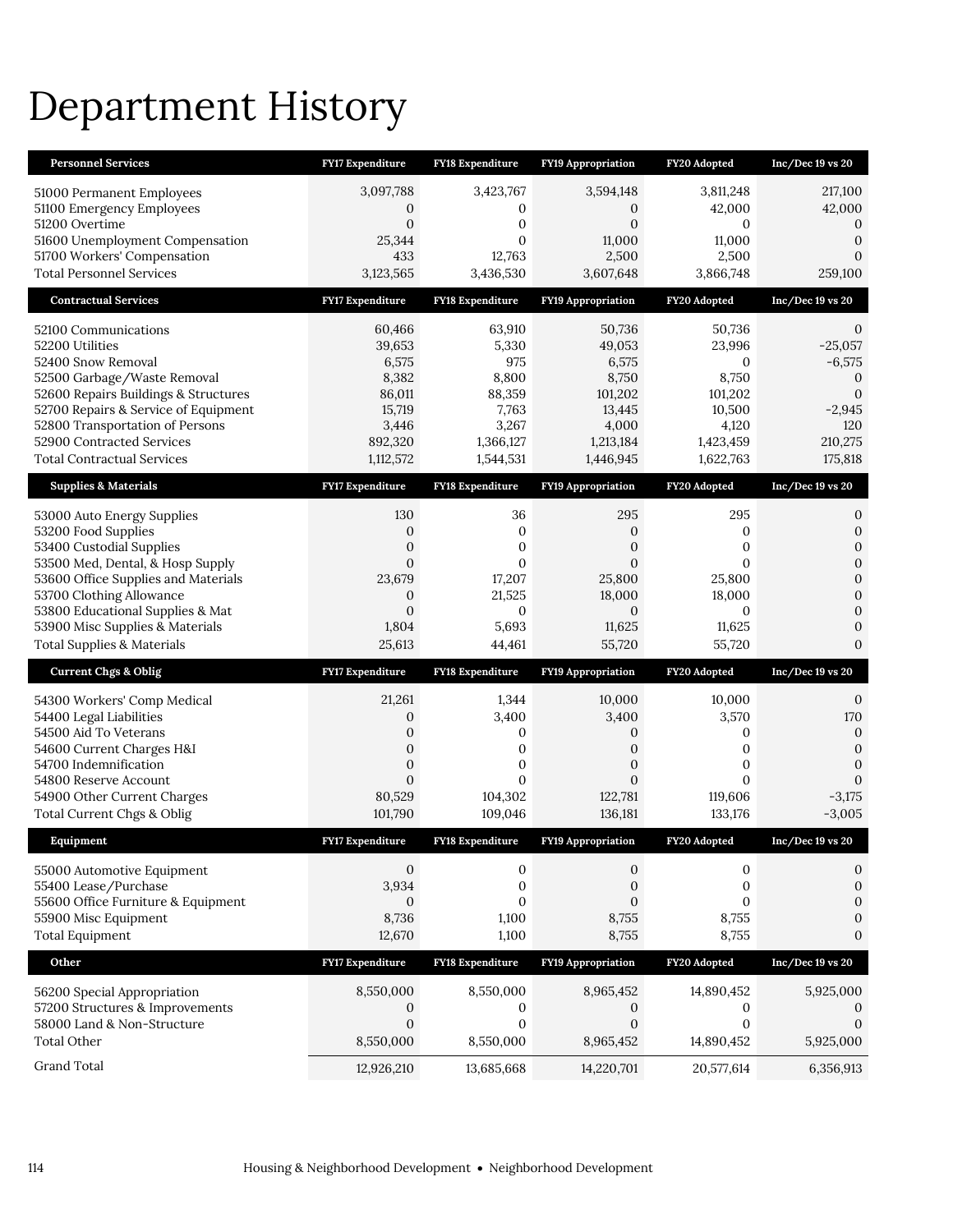## Department Personnel

| Title                                 | Union<br>Code   | Grade | Position | FY20 Salary | <b>Title</b>                   | Union<br>Code   | Grade | Position | <b>FY20 Salary</b> |
|---------------------------------------|-----------------|-------|----------|-------------|--------------------------------|-----------------|-------|----------|--------------------|
|                                       |                 |       |          |             |                                |                 |       |          |                    |
| Accountant                            | SU <sub>2</sub> | 21    | 0.25     | 20,727      | <b>HMIS Administrator</b>      | SU <sub>2</sub> | 23    | 0.05     | 4,843              |
| <b>Accounting Manager</b>             | SU <sub>2</sub> | 22    | 0.25     | 22,402      | <b>HMIS Coordinator</b>        | SU <sub>2</sub> | 21    | 0.05     | 4,019              |
| Admin Assistant                       | <b>EXM</b>      | 19    | 0.57     | 35,025      | Housing Crisis Case Coord      | SU <sub>2</sub> | 21    | 2.00     | 135,427            |
| Architect                             | SU <sub>2</sub> | 21    | 0.10     | 8,141       | Housing Development Officer    | SU <sub>2</sub> | 22    | 2.32     | 196,898            |
| Asset Manager                         | SU <sub>2</sub> | 21    | 0.25     | 20,727      | Legal Sec                      | <b>EXM</b>      | 19    | 0.25     | 15,362             |
| Assistant Director(DND)               | <b>EXM</b>      | 26    | 4.10     | 431,188     | Loan Monitor                   | SU <sub>2</sub> | 19    | 0.50     | 35,488             |
| <b>Assistant Director</b>             | <b>EXM</b>      | 26    | 0.35     | 37,242      | Manager Of Research & Dev      | SU <sub>2</sub> | 23    | 0.25     | 24,215             |
| <b>Assoc Deputy Director</b>          | <b>EXM</b>      | 28    | 0.65     | 73,507      | <b>Operations Manager</b>      | <b>EXM</b>      | 25    | 1.35     | 118,179            |
| Asst Dir for Compl-Loans              | <b>EXM</b>      | 26    | 0.25     | 26,348      | Policy Advisor                 | <b>EXM</b>      | 28    | 0.25     | 31,120             |
| <b>Budget Manager</b>                 | SU <sub>2</sub> | 22    | 0.25     | 15,346      | Procurement Officer            | SU <sub>2</sub> | 20    | 0.25     | 19,177             |
| Business Analyst/Product              | SU <sub>2</sub> | 22    | 0.25     | 15,346      | Prog Asst                      | SU <sub>2</sub> | 19    | 2.95     | 185,123            |
| <b>Communication Spec</b>             | <b>EXM</b>      | 22    | 0.25     | 19,437      | Program Manager                | SU <sub>2</sub> | 21    | 3.80     | 297,883            |
| Compliance Monitor                    | SU <sub>2</sub> | 20    | 0.20     | 15,341      | Project Manager                | SU <sub>2</sub> | 22    | 1.00     | 89,609             |
| Computer Specialist                   | SU <sub>2</sub> | 20    | 0.35     | 24,336      | Project Mngr                   | SU <sub>2</sub> | 21    | 2.40     | 185,569            |
| <b>Construction &amp; Design Serv</b> | SU <sub>2</sub> | 24    | 0.10     | 10,470      | ProjMgr(RealEstate&CommntyDev) | SU <sub>2</sub> | 21    | 1.00     | 56,446             |
| <b>Construction Manager</b>           | SU <sub>2</sub> | 23    | 0.40     | 38,536      | Property Mgmt                  | SU <sub>2</sub> | 22    | 2.00     | 179,219            |
| <b>Construction Specialist II</b>     | SU <sub>2</sub> | 21    | 0.90     | 72,265      | Reasearch & Development Anl    | SU <sub>2</sub> | 21    | 0.50     | 39,436             |
| <b>Construction Supervisor</b>        | SU <sub>2</sub> | 21    | 1.20     | 92,381      | Records Manager                | SU <sub>2</sub> | 21    | 0.25     | 20,318             |
| Controller                            | <b>EXM</b>      | 27    | 0.25     | 28,772      | Senior Account Specialist      | SU <sub>2</sub> | 21    | 0.25     | 20,727             |
| Deputy Director                       | <b>EXM</b>      | 27    | 0.40     | 46,035      | Spec Asst (DND)                | <b>EXM</b>      | 25    | 0.25     | 24,594             |
| Deputy Director                       | <b>EXM</b>      | 29    | 2.45     | 322,841     | Special Assistant              | <b>EXM</b>      | 22    | 0.25     | 19,437             |
| Dir of Asset & Prog Strategy          | <b>EXM</b>      | 29    | 0.40     | 53,855      | Sr Budget Manager              | SU <sub>2</sub> | 24    | 0.25     | 26,175             |
| Director                              | <b>CDH</b>      | NG    | 1.00     | 160,879     | Sr Communications Spec         | <b>EXM</b>      | 24    | 0.25     | 22,739             |
| Director of Legal Unit                | <b>EXM</b>      | 28    | 0.25     | 31,120      | Sr Compliance Officer          | SU <sub>2</sub> | 22    | 0.20     | 17,454             |
| Director of Marketing                 | <b>EXM</b>      | 28    | 0.25     | 31,120      | Sr Developer                   | SU <sub>2</sub> | 24    | 0.25     | 26,175             |
| Director of Operations                | <b>EXM</b>      | 29    | 1.00     | 113,627     | Sr Housing Develop Officer     | SU <sub>2</sub> | 24    | 0.50     | 52,351             |
| Dir-Public/Media Relations            | <b>EXM</b>      | 28    | 1.00     | 119,691     | Sr Program Manager             | SU <sub>2</sub> | 23    | 0.50     | 48,429             |
| Finance Manager                       | SU <sub>2</sub> | 22    | 0.25     | 22,402      | Sr Project Manager             | SU <sub>2</sub> | 23    | 1.00     | 96,859             |
| Financial Analyst                     | SU <sub>2</sub> | 19    | 0.25     | 17,744      | Sr Project Manager (DND)       | SU <sub>2</sub> | 24    | 0.50     | 52,351             |
|                                       |                 |       |          |             | <b>Total</b>                   |                 |       | 44       | 3,972,473          |

## **Adjustments**

| <b>FY20 Total Request</b> | 3,811,248  |
|---------------------------|------------|
| Salary Savings            | $-191.817$ |
| Chargebacks               |            |
| Other                     | 30,592     |
| Differential Payments     |            |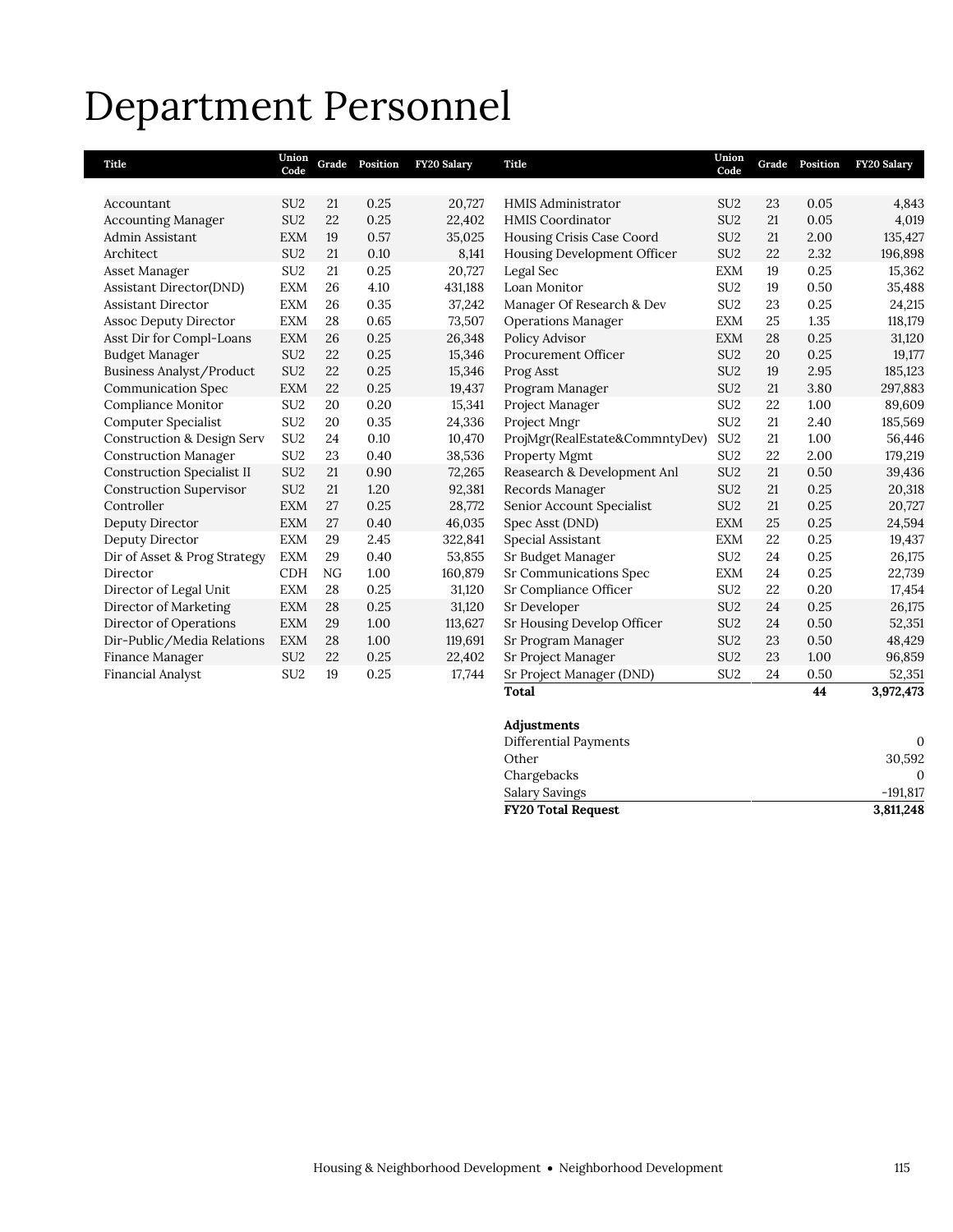## External Funds History

| <b>Personnel Services</b>                                       | FY17 Expenditure               | FY18 Expenditure                     | FY19 Appropriation        | FY20 Adopted          | Inc/Dec 19 vs 20               |
|-----------------------------------------------------------------|--------------------------------|--------------------------------------|---------------------------|-----------------------|--------------------------------|
| 51000 Permanent Employees                                       | 7,754,585                      | 7,676,907                            | 7,853,817                 | 7,903,965             | 50,148                         |
| 51100 Emergency Employees                                       | $\mathbf{0}$                   | $\mathbf{0}$                         | 0                         | 0                     | 0                              |
| 51200 Overtime<br>51300 Part Time Employees                     | 39,046<br>$\mathbf{0}$         | $\mathbf{0}$<br>$\mathbf{0}$         | 0<br>$\overline{0}$       | 0<br>$\Omega$         | $\overline{0}$<br>$\mathbf{0}$ |
| 51400 Health Insurance                                          | 998,911                        | 1,015,477                            | 1,172,206                 | 931,890               | $-240,316$                     |
| 51500 Pension & Annuity                                         | 814,212                        | 698,389                              | 703,323                   | 702,316               | $-1,007$                       |
| 51600 Unemployment Compensation<br>51700 Workers' Compensation  | $\mathbf{0}$<br>$\mathbf{0}$   | 0<br>$\mathbf{0}$                    | 0<br>$\overline{0}$       | 0<br>0                | $\overline{0}$<br>$\mathbf{0}$ |
| 51800 Indirect Costs                                            | 1,488                          | 2,520                                | $\overline{0}$            | $\Omega$              | $\overline{0}$                 |
| 51900 Medicare                                                  | 88,967                         | 91,434                               | 113,311                   | 113,150               | $-161$                         |
| <b>Total Personnel Services</b>                                 | 9,697,209                      | 9,484,727                            | 9,842,657                 | 9,651,321             | $-191,336$                     |
| <b>Contractual Services</b>                                     | <b>FY17 Expenditure</b>        | FY18 Expenditure                     | FY19 Appropriation        | FY20 Adopted          | Inc/Dec 19 vs 20               |
| 52100 Communications                                            | 31,401                         | 40,250                               | 53,204                    | 53,204                | 0                              |
| 52200 Utilities<br>52400 Snow Removal                           | 46,151<br>$\mathbf{0}$         | 19,903<br>$\mathbf{0}$               | 91,500<br>0               | 91,500<br>0           | $\theta$<br>$\Omega$           |
| 52500 Garbage/Waste Removal                                     | 1,277                          | 1,146                                | 5,080                     | 5,080                 | $\Omega$                       |
| 52600 Repairs Buildings & Structures                            | 116,968                        | 22,736                               | 141,153                   | 41,153                | $-100,000$                     |
| 52700 Repairs & Service of Equipment                            | 7,863                          | 6,458                                | 24,500                    | 24,500                | 0                              |
| 52800 Transportation of Persons<br>52900 Contracted Services    | 42,287<br>79,137,349           | 48,617<br>70,335,029                 | 69,198<br>73,182,322      | 119,845<br>76,707,858 | 50,647<br>3,525,536            |
| Total Contractual Services                                      | 79,383,296                     | 70,474,139                           | 73,566,957                | 77,043,140            | 3,476,183                      |
| <b>Supplies &amp; Materials</b>                                 | <b>FY17 Expenditure</b>        | <b>FY18 Expenditure</b>              | <b>FY19 Appropriation</b> | FY20 Adopted          | Inc/Dec 19 vs 20               |
| 53000 Auto Energy Supplies                                      | 110                            | 137                                  | 500                       | 500                   | 0                              |
| 53200 Food Supplies                                             | $\mathbf{0}$                   | $\boldsymbol{0}$                     | $\mathbf{0}$              | 0                     | $\boldsymbol{0}$               |
| 53400 Custodial Supplies                                        | 211                            | 175                                  | 1,250                     | 1,250                 | $\mathbf{0}$                   |
| 53500 Med, Dental, & Hosp Supply                                | $\boldsymbol{0}$               | $\boldsymbol{0}$                     | $\mathbf{0}$              | $\mathbf{0}$          | $\overline{0}$                 |
| 53600 Office Supplies and Materials<br>53700 Clothing Allowance | 71,048<br>$\boldsymbol{0}$     | 37,027<br>725                        | 86,300<br>$\theta$        | 86,300<br>0           | $\mathbf{0}$<br>$\Omega$       |
| 53800 Educational Supplies & Mat                                | $\mathbf{0}$                   | $\mathbf{0}$                         | $\mathbf{0}$              | $\overline{0}$        | $\Omega$                       |
| 53900 Misc Supplies & Materials                                 | 3,911                          | 6,535                                | 9,760                     | 19,400                | 9,640                          |
| <b>Total Supplies &amp; Materials</b>                           | 75,280                         | 44,599                               | 97,810                    | 107,450               | 9,640                          |
| <b>Current Chgs &amp; Oblig</b>                                 | FY17 Expenditure               | <b>FY18 Expenditure</b>              | <b>FY19 Appropriation</b> | FY20 Adopted          | $Inc/Dec 19$ vs $20$           |
| 54300 Workers' Comp Medical                                     | 0                              | 7,614                                | 5,000                     | 5,000                 | 0                              |
| 54400 Legal Liabilities                                         | $\boldsymbol{0}$               | $\mathbf{0}$                         | 0                         | 0                     | 0                              |
| 54600 Current Charges H&I                                       | $\boldsymbol{0}$               | $\mathbf{0}$                         | $\mathbf{0}$              | $\boldsymbol{0}$      | $\mathbf{0}$                   |
| 54700 Indemnification<br>54800 Reserve Account                  | $\mathbf{0}$<br>$\overline{0}$ | $\mathbf{0}$<br>$\mathbf{0}$         | $\mathbf{0}$<br>$\Omega$  | 0<br>$\Omega$         | $\mathbf{0}$<br>$\mathbf{0}$   |
| 54900 Other Current Charges                                     | 115,048                        | 87,806                               | 295,649                   | 281,693               | $-13,956$                      |
| Total Current Chgs & Oblig                                      | 115,048                        | 95,420                               | 300,649                   | 286,693               | $-13,956$                      |
| Equipment                                                       | FY17 Expenditure               | FY18 Expenditure                     | <b>FY19 Appropriation</b> | FY20 Adopted          | Inc/Dec 19 vs 20               |
| 55000 Automotive Equipment                                      | 0                              | $\mathbf{0}$                         | $\boldsymbol{0}$          | $\boldsymbol{0}$      | 0                              |
| 55400 Lease/Purchase                                            | $\mathbf{0}$                   | $\mathbf{0}$                         | $\mathbf{0}$              | $\mathbf{0}$          | $\boldsymbol{0}$               |
| 55600 Office Furniture & Equipment                              | 7,230                          | 26,319                               | 25,000                    | 25,000                | 0                              |
| 55900 Misc Equipment<br><b>Total Equipment</b>                  | 61,738<br>68,968               | 67,233<br>93,552                     | 59,218<br>84,218          | 59,218<br>84,218      | $\theta$<br>$\boldsymbol{0}$   |
|                                                                 |                                |                                      |                           |                       |                                |
| Other                                                           | FY17 Expenditure               | FY18 Expenditure                     | <b>FY19 Appropriation</b> | FY20 Adopted          | Inc/Dec 19 vs 20               |
| 56200 Special Appropriation                                     | 0                              | $\boldsymbol{0}$                     | 0                         | 0                     | 0                              |
| 57200 Structures & Improvements<br>58000 Land & Non-Structure   | 0<br>$\boldsymbol{0}$          | $\boldsymbol{0}$<br>$\boldsymbol{0}$ | 0<br>0                    | $\boldsymbol{0}$<br>0 | $\mathbf{0}$<br>0              |
| Total Other                                                     | $\mathbf{0}$                   | $\mathbf{0}$                         | $\mathbf{0}$              | 0                     | 0                              |
| Grand Total                                                     | 89,339,801                     | 80, 192, 437                         | 83,892,291                | 87, 172, 822          | 3,280,531                      |

116 Housing & Neighborhood Development Neighborhood Development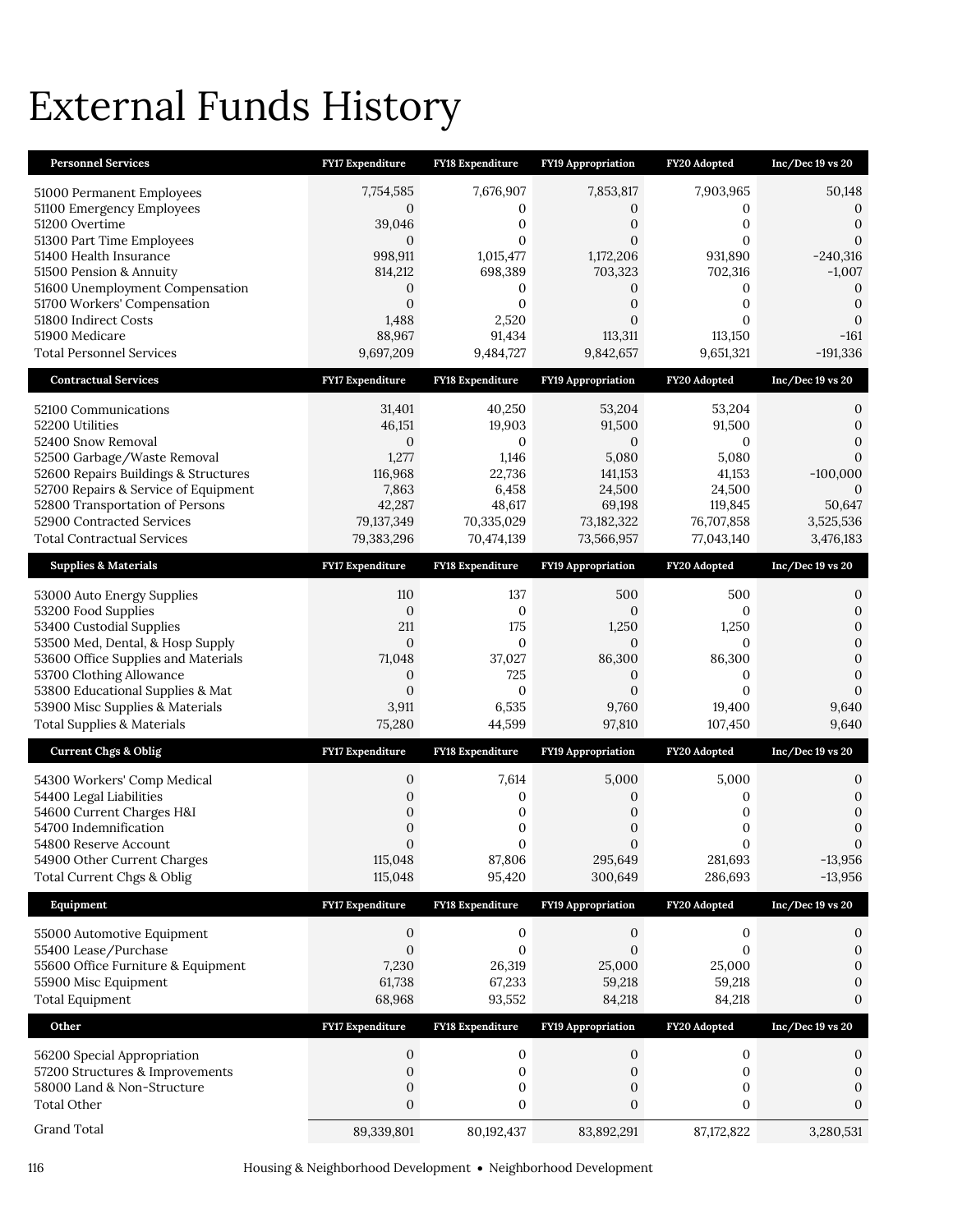## External Funds Personnel

| Title                                 | Union<br>Code   | Grade | Position | FY20 Salary | <b>Title</b>                | Union<br>Code   | Grade | Position | <b>FY20 Salary</b> |
|---------------------------------------|-----------------|-------|----------|-------------|-----------------------------|-----------------|-------|----------|--------------------|
|                                       |                 |       |          |             |                             |                 |       |          |                    |
| Accountant                            | SU <sub>2</sub> | 21    | 0.75     | 62,180      | Financial Analyst           | SU <sub>2</sub> | 19    | 0.75     | 53,233             |
| <b>Accounting Manager</b>             | SU <sub>2</sub> | 22    | 0.75     | 67,207      | <b>HMIS Administrator</b>   | SU <sub>2</sub> | 23    | 0.95     | 92,016             |
| <b>Admin Assist</b>                   | <b>EXM</b>      | 19    | 1.43     | 87,870      | <b>HMIS Coordinator</b>     | SU <sub>2</sub> | 21    | 0.95     | 76,353             |
| Advisor to the Chief of DND           | <b>EXM</b>      | NG    | 1.00     | 96,994      | Housing Crisis Case Coord   | SU <sub>2</sub> | 21    | 1.00     | 70,882             |
| Architect                             | SU <sub>2</sub> | 21    | 0.90     | 73,268      | Housing Development Officer | SU <sub>2</sub> | 22    | 10.68    | 858,883            |
| Asset Manager                         | SU <sub>2</sub> | 21    | 0.75     | 62,180      | Legal Sec                   | <b>EXM</b>      | 19    | 0.75     | 46,086             |
| <b>Assistant Director (DND)</b>       | <b>EXM</b>      | 26    | 4.90     | 505,463     | Loan Monitor                | SU <sub>2</sub> | 19    | 1.50     | 106,465            |
| <b>Assistant Director</b>             | <b>EXM</b>      | 26    | 1.65     | 175,569     | Manager Of Research & Dev   | SU <sub>2</sub> | 23    | 0.75     | 72,644             |
| <b>Assoc Deputy Director</b>          | <b>EXM</b>      | 28    | 2.35     | 262,908     | <b>Operations Manager</b>   | <b>EXM</b>      | 25    | 2.65     | 246,068            |
| Asst Dir for Compliance-Loans         | <b>EXM</b>      | 26    | 0.75     | 79,044      | Policy Advisor              | <b>EXM</b>      | 28    | 0.75     | 93,359             |
| Budget Manager                        | SU <sub>2</sub> | 22    | 0.75     | 46,038      | Procurement Officer         | SU <sub>2</sub> | 20    | 0.75     | 57,531             |
| Business Analyst/Product              | SU <sub>2</sub> | 22    | 0.75     | 46,038      | Prog Asst                   | SU <sub>2</sub> | 19    | 4.05     | 272,509            |
| <b>Communication Spec</b>             | <b>EXM</b>      | 22    | 0.75     | 58,312      | Program Manager             | SU <sub>2</sub> | 21    | 7.20     | 559,115            |
| Compliance Monitor                    | SU <sub>2</sub> | 20    | 1.80     | 138,073     | Project Mngr                | SU <sub>2</sub> | 21    | 4.60     | 354,908            |
| Computer Specialist                   | SU <sub>2</sub> | 20    | 1.65     | 103,966     | Reasearch & Development Anl | SU <sub>2</sub> | 21    | 1.50     | 118,308            |
| <b>Construction &amp; Design Serv</b> | SU <sub>2</sub> | 24    | 0.90     | 94,231      | Records Manager             | SU <sub>2</sub> | 21    | 0.75     | 60,954             |
| <b>Construction Manager</b>           | SU <sub>2</sub> | 23    | 1.60     | 154,144     | Senior Account Specialist   | SU <sub>2</sub> | 21    | 0.75     | 62,180             |
| <b>Construction Specialist II</b>     | SU <sub>2</sub> | 21    | 2.10     | 168,154     | Spec Asst (DND)             | <b>EXM</b>      | 25    | 0.75     | 73,782             |
| <b>Construction Supervisor</b>        | SU <sub>2</sub> | 21    | 4.80     | 369,526     | Special Assistant           | <b>EXM</b>      | 22    | 0.75     | 58,312             |
| Controller                            | <b>EXM</b>      | 27    | 0.75     | 86,316      | Sr Budget Manager           | SU <sub>2</sub> | 24    | 0.75     | 78,526             |
| Deputy Director                       | <b>EXM</b>      | 27    | 0.40     | 46,035      | Sr Communications Spec      | <b>EXM</b>      | 24    | 0.75     | 68,216             |
| Deputy Director                       | <b>EXM</b>      | 29    | 4.55     | 591,541     | Sr Compliance Officer       | SU <sub>2</sub> | 22    | 1.80     | 157,090            |
| Dir of Asset & Prog Strategy          | <b>EXM</b>      | 29    | 0.60     | 80,782      | Sr Developer                | SU <sub>2</sub> | 24    | 0.75     | 78,526             |
| Director of Legal Unit                | <b>EXM</b>      | 28    | 0.75     | 93,359      | Sr Housing Develop Officer  | SU <sub>2</sub> | 24    | 4.50     | 471,155            |
| Director of Marketing                 | <b>EXM</b>      | 28    | 0.75     | 93,359      | Sr Program Manager          | SU <sub>2</sub> | 23    | 1.50     | 114,818            |
| Finance Manager                       | SU <sub>2</sub> | 22    | 0.75     | 67,207      | Sr Project Manager          | SU <sub>2</sub> | 23    | 1.00     | 96,859             |
|                                       |                 |       |          |             | Sr Project Manager (DND)    | SU <sub>2</sub> | 24    | 0.50     | 52,351             |
|                                       |                 |       |          |             | <b>Total</b>                |                 |       | 92       | 8,160,892          |

| Adjustments               |            |
|---------------------------|------------|
| Differential Payments     | 0          |
| Other                     | 0          |
| Chargebacks               | 0          |
| <b>Salary Savings</b>     | $-256,926$ |
| <b>FY20 Total Request</b> | 7,903,966  |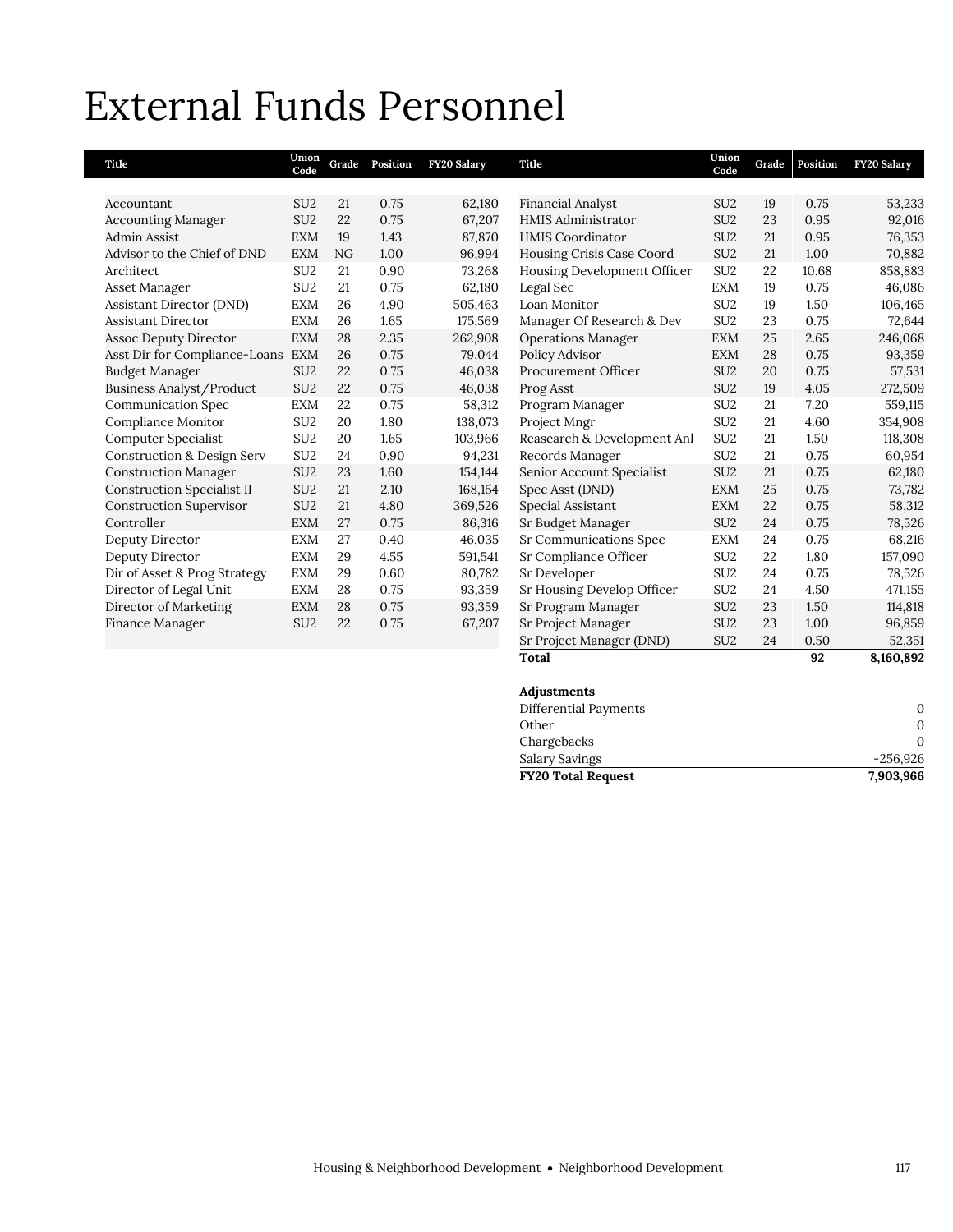## <span id="page-11-0"></span>Program 1. Administration

## **Rick Wilson,** *Deputy Director,* **Organization 188100**

## **Program Description**

The Administration Program enforces Department policies and procedures and provides support services to all Neighborhood Development programs to ensure the effective completion of departmental goals in compliance with City, State and Federal laws and regulations.

|       | <b>Operating Budget</b> |                                                     | <b>Actual '17</b>                 | <b>Actual '18</b>                 | Approp '19                        | Budget '20                        |
|-------|-------------------------|-----------------------------------------------------|-----------------------------------|-----------------------------------|-----------------------------------|-----------------------------------|
|       |                         | <b>Personnel Services</b><br>Non Personnel<br>Total | 1,127,004<br>349,412<br>1,476,416 | 1,343,308<br>211,128<br>1,554,436 | 1,404,997<br>392,471<br>1,797,468 | 1,435,321<br>357,114<br>1,792,435 |
|       | Performance             |                                                     |                                   |                                   |                                   |                                   |
| Goal: |                         | Collect loan repayments in a timely manner          |                                   |                                   |                                   |                                   |
|       |                         | <b>Performance Measures</b>                         | <b>Actual</b> '17                 | <b>Actual '18</b>                 | Projected '19                     | Target '20                        |
|       |                         | % of loan \$ paid back on time                      | 97%                               | 96%                               | 95%                               | 97%                               |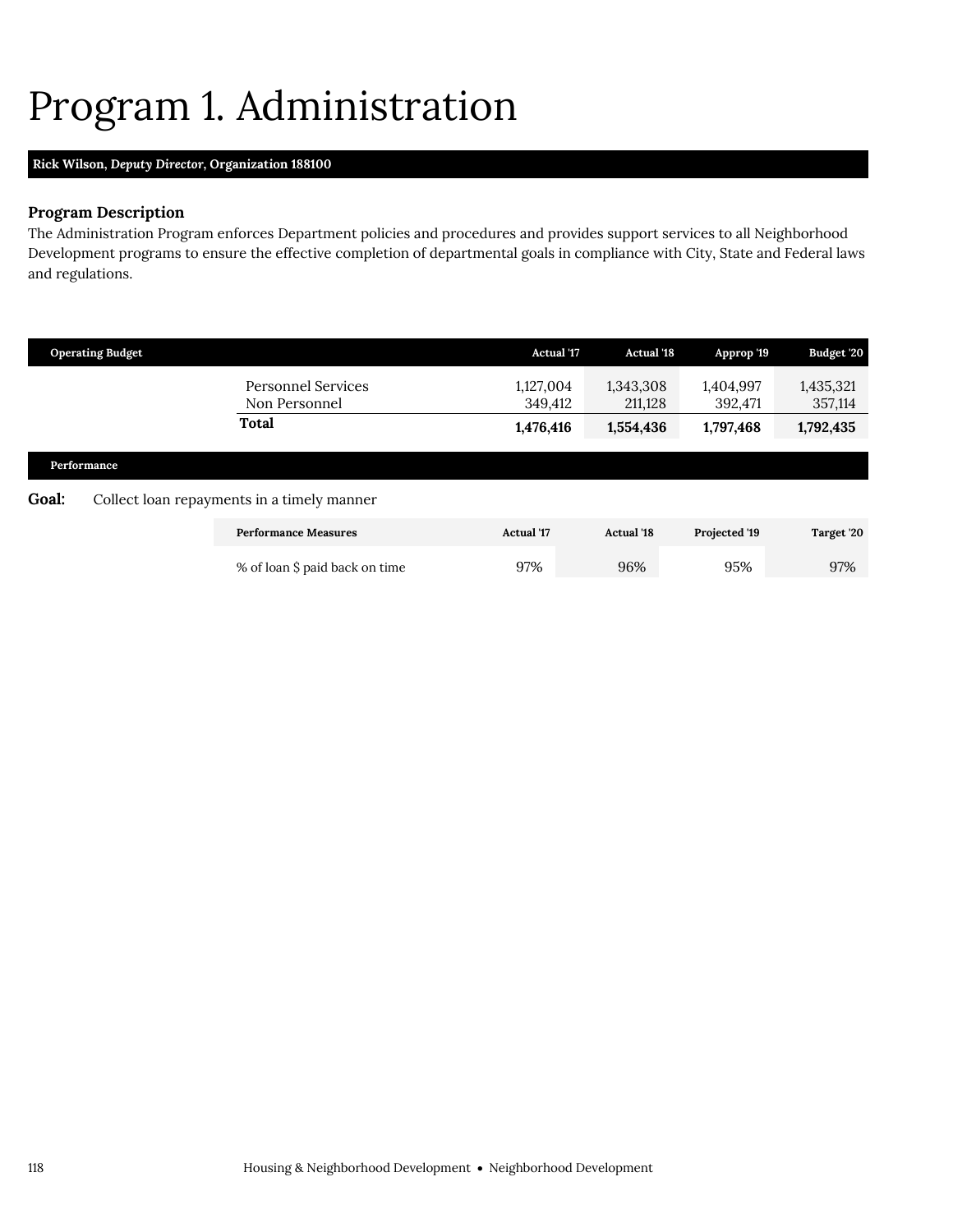## <span id="page-12-0"></span>Program 2. Real Estate Management & Sales

### **Donald Wright,** *Deputy Director,* **Organization 188200**

## **Program Description**

The Real Estate Management & Sales Program works to manage disposal of foreclosed land parcels and foreclosed buildings as quickly as possible, and in a manner that generates revenue for the City and provides benefits to the community.

|                                                                        | <b>Operating Budget</b> |                                                                                          | <b>Actual</b> '17    | <b>Actual '18</b>      | Approp '19         | Budget '20           |
|------------------------------------------------------------------------|-------------------------|------------------------------------------------------------------------------------------|----------------------|------------------------|--------------------|----------------------|
|                                                                        |                         | <b>Personnel Services</b><br>Non Personnel                                               | 1,095,724<br>609,345 | 1,079,143<br>1,101,099 | 956.264<br>883,150 | 1,008,338<br>966,320 |
|                                                                        |                         | Total                                                                                    | 1,705,069            | 2,180,242              | 1,839,414          | 1,974,658            |
| Performance<br>Goal:<br>Dispose of tax-foreclosed and surplus property |                         |                                                                                          |                      |                        |                    |                      |
|                                                                        |                         | <b>Performance Measures</b>                                                              | <b>Actual</b> '17    | <b>Actual</b> '18      | Projected '19      | Target '20           |
|                                                                        |                         | # of land parcels and buildings sold<br>or transferred for development and<br>open space | 186                  | 79                     | 66                 | 80                   |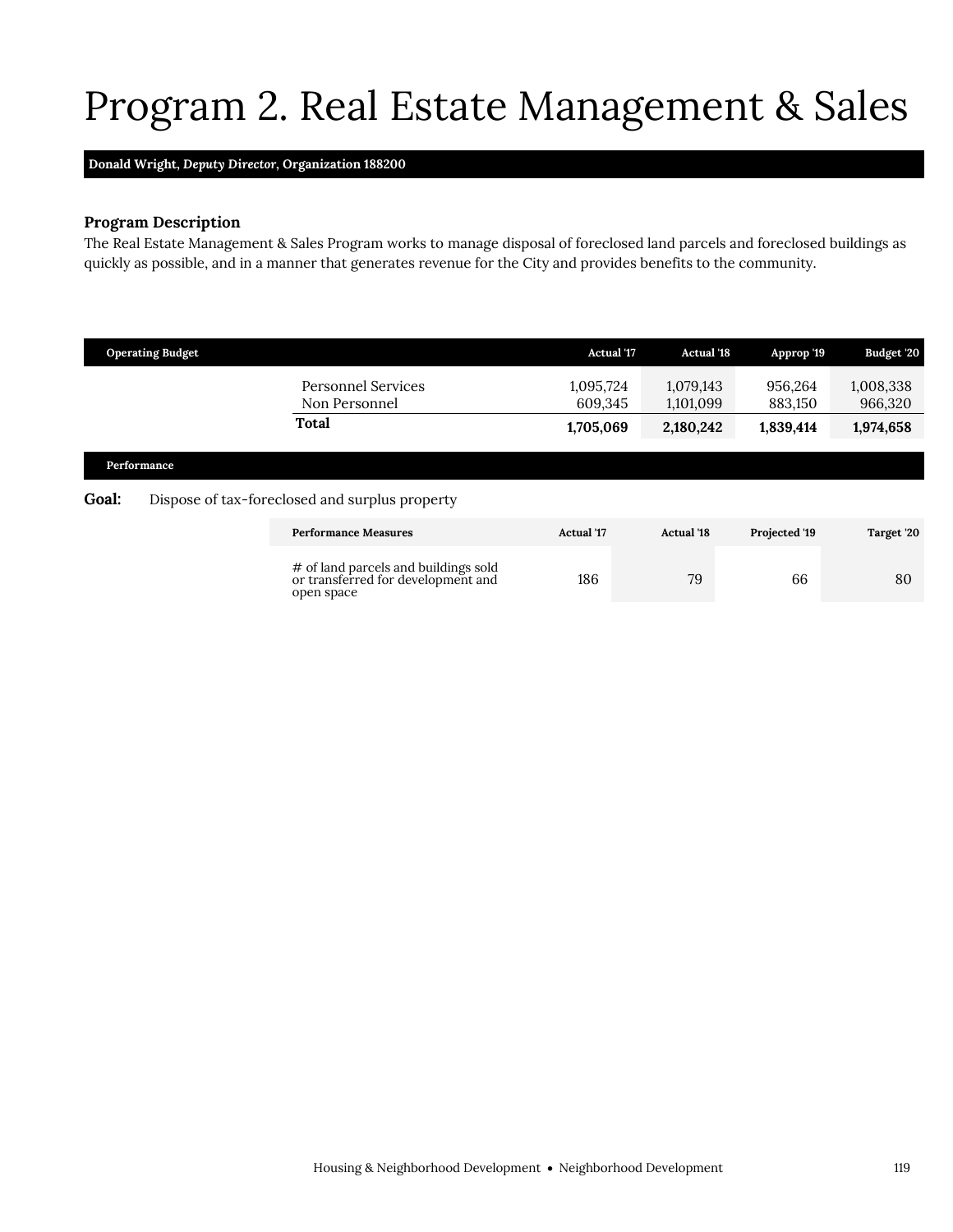## <span id="page-13-0"></span>Program 3. Housing Development & Services

### **M. Flynn, L. Bernstein, J. Boatright, D. Williams,** *Deputy Directors,* **Organization 188300**

## **Program Description**

DND's Housing Development and Services programs support a wide range of housing creation and support activities that strive to make Boston the most livable city in the nation. This is accomplished through the work of the Boston Home Center (BHC), Neighborhood Housing Development (NHD), and the Supportive Housing (SH) divisions. BHC is designed to help Boston residents obtain, retain, and improve their homes. NHD works with non-profit and for-profit partners to develop and preserve affordable housing. SH provides funding for housing and supportive services for Boston's homeless and those at risk of homelessness. In 2014, Mayor Walsh announced his Boston 2030 plan which outlines a new comprehensive approach to accommodating Boston's complex housing needs over the next 15 years. Funding committed for the new plan has been renamed the "Housing 2030 Fund" which is included in this program.

| <b>Operating Budget</b> |             |                                                                               | <b>Actual '17</b>    | <b>Actual '18</b>      | Approp '19             | Budget '20              |
|-------------------------|-------------|-------------------------------------------------------------------------------|----------------------|------------------------|------------------------|-------------------------|
|                         |             | <b>Personnel Services</b><br>Non Personnel                                    | 900,837<br>8,843,888 | 1,014,079<br>8,936,911 | 1,246,387<br>9,337,432 | 1,423,089<br>15,387,432 |
|                         |             | Total                                                                         | 9,744,725            | 9,950,990              | 10,583,819             | 16,810,521              |
|                         | Performance |                                                                               |                      |                        |                        |                         |
| <b>Goal:</b>            |             | Assist existing homeowners in retaining their homes                           |                      |                        |                        |                         |
|                         |             | <b>Performance Measures</b>                                                   | <b>Actual</b> '17    | <b>Actual</b> '18      | Projected '19          | Target '20              |
|                         |             | # of homeowners assisted with<br>foreclosure prevention counseling            | 257                  | 233                    | 226                    | 245                     |
| <b>Goal:</b>            |             | Assist tenants and landlords to preserve their tenancies                      |                      |                        |                        |                         |
|                         |             | <b>Performance Measures</b>                                                   | Actual '17           | <b>Actual '18</b>      | Projected '19          | Target '20              |
|                         |             | # of housing-insecure households<br>placed in permanent housing               | 166                  | 303                    | 456                    | 400                     |
|                         |             | # of potential evictions averted                                              | 281                  | 479                    | 680                    | 625                     |
| <b>Goal:</b>            |             | Ensure growth and affordability in Boston's housing market                    |                      |                        |                        |                         |
|                         |             | <b>Performance Measures</b>                                                   | <b>Actual</b> '17    | <b>Actual '18</b>      | Projected '19          | Target '20              |
|                         |             | # of low income housing units<br>permitted (deed restricted and IDP)          | 279                  | 315                    | 254                    | 499                     |
|                         |             | # of middle income housing units<br>permitted (deed restricted and<br>market) | 1,714                | 1,777                  | 882                    | 1,445                   |
|                         |             | Total # of net new housing units<br>permitted                                 | 4,692                | 4,889                  | 2,387                  | 3,275                   |
|                         |             |                                                                               |                      |                        |                        |                         |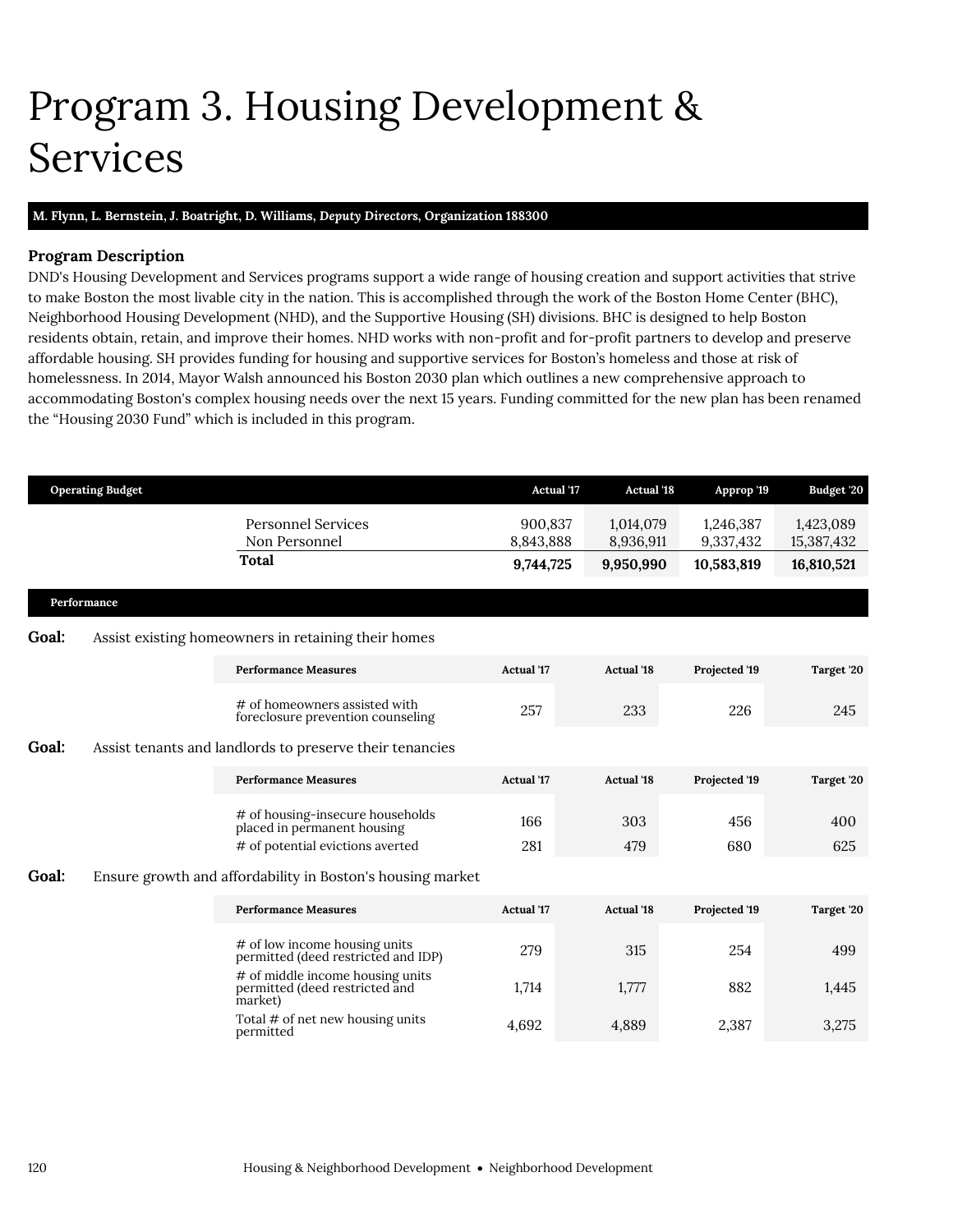## Goal: Foster homeownership in Boston neighborhoods

|              | <b>Performance Measures</b>                                             | <b>Actual</b> '17 | <b>Actual</b> '18 | Projected '19 | Target '20 |
|--------------|-------------------------------------------------------------------------|-------------------|-------------------|---------------|------------|
|              | # of homebuyers assisted with down<br>payment assistance                | 99                | 111               | 81            | 105        |
| <b>Goal:</b> | Help homeowners improve their homes and communities                     |                   |                   |               |            |
|              | <b>Performance Measures</b>                                             | <b>Actual</b> '17 | <b>Actual</b> '18 | Projected '19 | Target '20 |
|              | # of homeowners assisted through<br>the home repair and rehab program   | 984               | 1,051             | 1,084         | 1,000      |
| <b>Goal:</b> | Provide assistance towards ending homelessness in Boston                |                   |                   |               |            |
|              | <b>Performance Measures</b>                                             | <b>Actual</b> '17 | <b>Actual</b> '18 | Projected '19 | Target '20 |
|              | # of chronically homeless<br>individuals placed in permanent<br>housing | 224               | 220               | 244           | 200        |

# of homeless veterans placed in permanent housing 248 184 265 200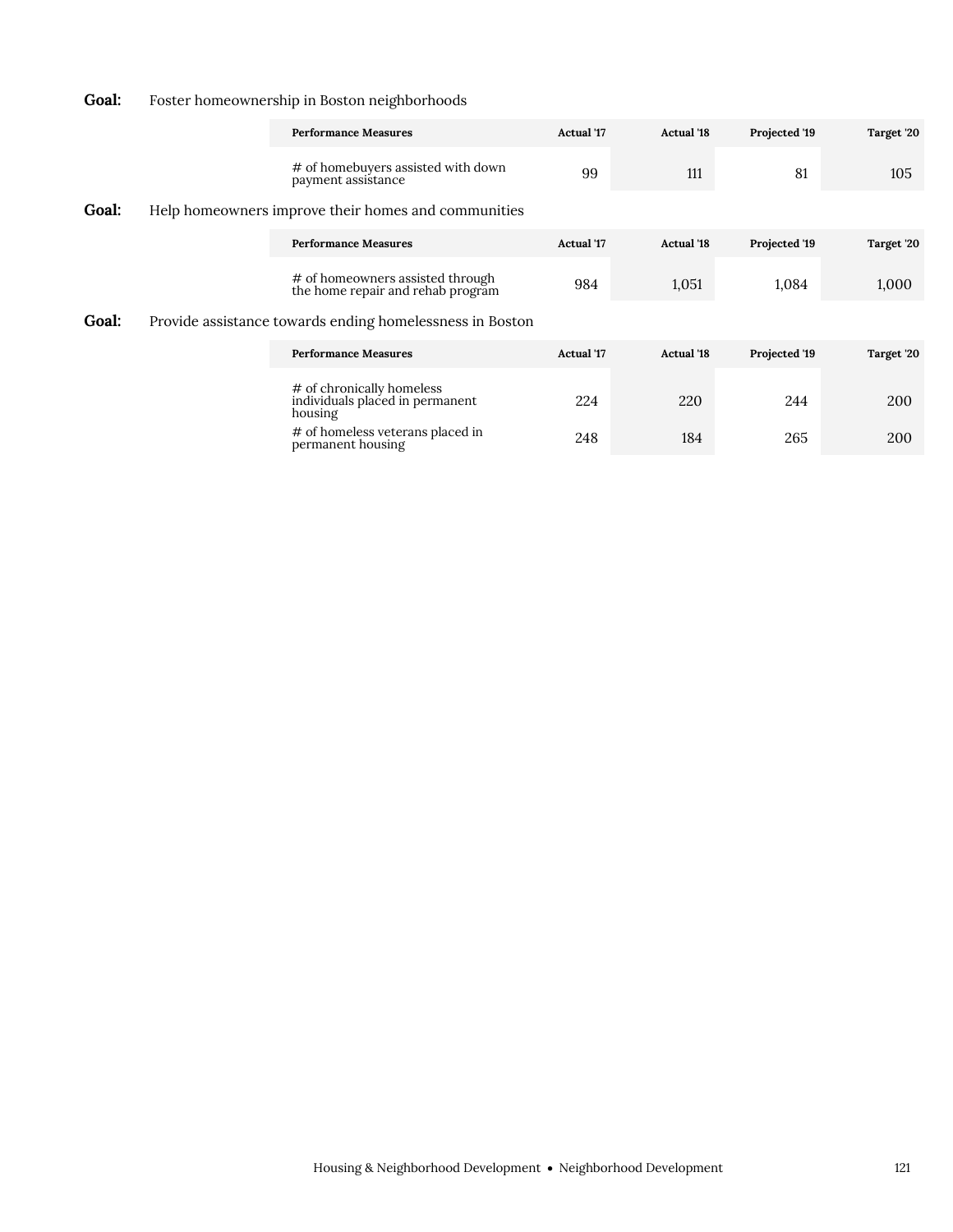## External Funds Projects

#### **Abandoned Property Rehab Grant**

#### **Project Mission**

Abandoned Property Rehab Grant was a three year grant from the Commonwealth of Massachusetts' Attorney General's Office targeted to promote the rehabilitation of distressed/abandoned properties in high-foreclosure areas of Boston that cannot be rehabilitated through other means being implemented by the City. This was a multi-year grant totaling \$150,000 that started on 1/4/2010 and ended on 12/31/2014.

#### **ARRA – Neighborhood Stabilization Program**

#### **Project Mission**

The ARRA Neighborhood Stabilization Program grant was made available to Boston and several other direct grant communities on a competitive basis from the US Department of Housing and Urban Development. The NSP initiative was created as part of the "Housing and Economic Recovery Act of 2009" designed to boost local economies through the provision of resources to purchase and rehab foreclosed homes. This was the second round of NSP funding in the amount of \$13.6M for the purpose of expanding the City's existing strategies of foreclosure prevention and reclamation efforts. Specifically, this funding allowed the City to support responsible redevelopment of foreclosed homes in those neighborhoods most burdened by Boston's bank-owned properties, namely Dorchester, East Boston, Roxbury, Hyde Park, and Mattapan. ARRA NSP was a three year grant totaling \$13,610,343 that started on 2/11/2010 and ended 2/10/2013, however any program income received may continue to be expended.

#### **BRA/HODAG Program Income**

#### **Project Mission**

The BRA/HODAG Program is program income generated from a HODAG loan the BRA made to the Douglas Housing Plaza Phase I Development. The funds totaling \$4,297,327 were used to support the construction of affordable housing development projects in the City.

#### **Brownfields Economic Development Initiative**

#### **Project Mission**

The purpose of the Brownfields Economic Development Initiative (BEDI) is to spur the return of Brownfields to productive economic use through financial assistance to public entities and enhance the security or improve the viability of a project financed with Section 108 guaranteed loan authority. BEDI grants must be used in conjunction with a new Section 108 guaranteed loan commitment. The most recent BEDI grant was used to promote the remediation and redevelopment of the former Modern Electroplating Brownfields site, with a portion of the funding being used to pay environmental monitoring at the Dudley Police Station.

#### **Choice Neighborhoods Implementation Grant**

#### **Project Mission**

The Choice Neighborhood Implementation Grant is a competitive grant from the U.S. Department of Housing and Urban Development. The \$30 million grant was awarded to the Boston Housing Authority (BHA) for the redevelopment of the Whittier Street public housing development. With DND as the lead, several City of Boston departments are responsible for administering the \$4 million neighborhood improvements portion of the grant, which includes road improvements, open space projects, art projects, first-time homebuyer assistance, business assistance, and educational assistance. The grant started on 8/15/17 and ends on 9/30/23.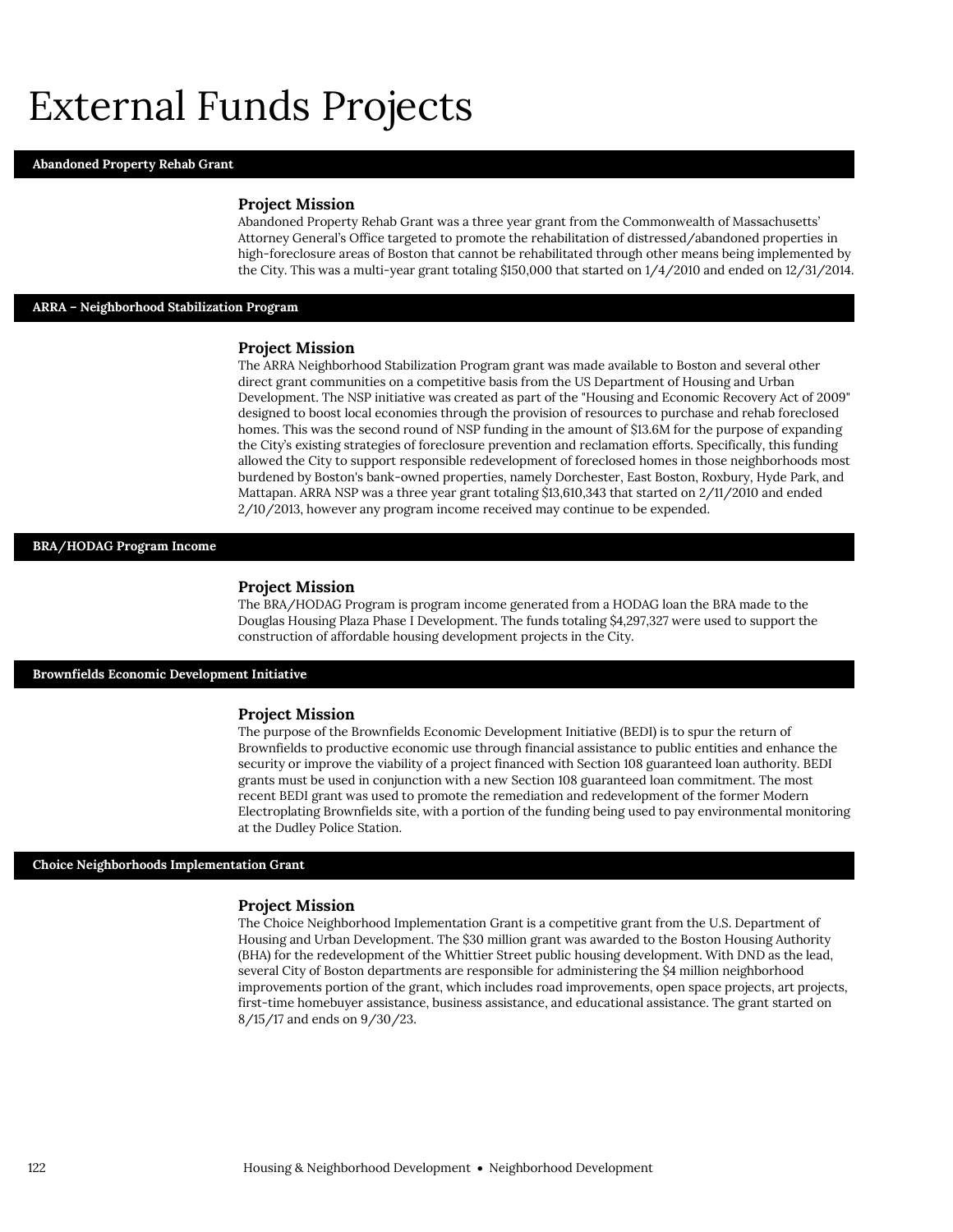The Community Challenge Grant is a competitive grant from the US Department of Housing and Urban Development. The grant is being used for planning, strategic land acquisition, and for outreach & engagement in order to facilitate smart growth and transit-oriented development along the Fairmount Commuter Rail Line in conjunction with four new train stations and improvements to existing stations. The grant totaling \$1,865,160 started on 2/15/2012 and ended on 2/14/2015.

#### **Community Development Block Grant**

#### **Project Mission**

The Community Development Block Grant (CDBG) is an annual entitlement grant from the U.S. Department of Housing and Urban Development to the City of Boston designed to fund a variety of neighborhood development activities. At least 70 percent of CDBG funds must be used to benefit low- and moderate-income households. CDBG funds are used to produce and preserve affordable housing, revitalize neighborhood commercial districts, assist the renovation of non-profit facilities, improve vacant lots, promote and monitor fair housing activities, and assist non-profit organizations in the operation of emergency shelters, health care, child care, youth and adult literacy programs. CDBG funds cannot be used for general government services or to replace funding cuts from existing public service activities. The CDBG awards for FY16, FY17 and FY18 were \$16,101,121, \$15,958,081, and \$15,761,309 respectively. The FY19 award was \$17,229,498, and the FY20 award is \$17,146,361.

#### **Continuum of Care**

#### **Project Mission**

The Continuum of Care (CoC) program combines the previously standalone Supportive Housing and Shelter Plus Care programs into one annual competitive grant program from the U.S. Department of Housing and Urban Development (HUD). The purpose of the program is to assist individuals and families experiencing homelessness and to provide the services needed to help such individuals move into transitional and permanent housing, with the goal of long-term stability. Specifically, the program helps develop housing and related supportive services for people moving from homelessness to independent living. The program provides rental assistance that, when combined with social services, provides supportive housing for homeless people with disabilities and their families. The CoC award for FY16, FY17, and FY18 were \$24,163,154, \$22,664,525, and \$24,583,209 respectively. The FY19 award was \$26,368,398. The FY20 Tier I (renewals) award is \$26,283,604. HUD has not yet announced Tier II awards. The Department of Neighborhood Development applied for \$3,000,000 in Tier II funding.

#### **Emergency Solutions Grant**

#### **Project Mission**

Formerly the Emergency Shelter Grant, the Emergency Solutions Grant (ESG) is an annual entitlement grant to the City of Boston from the U.S. Department of Housing and Urban Development. It is used to assist individuals and families to quickly regain stability in permanent housing after experiencing a crisis or homelessness. The ESG awards for FY16, FY17, and FY18 were \$1,460,989, \$1,449,423, and \$2,014,377 respectively. The FY19 award was \$1,418,872, and the FY20 award is \$1,461,960.

#### **EPA/Brownfields**

#### **Project Mission**

The U.S. Environmental Protection Agency makes Brownfield Assessment and Clean-Up grants available on a competitive basis. These grants are used to evaluate and/or clean up contamination at EPA-eligible Brownfield sites. Brownfields are defined as real property, expansion, redevelopment, or re-use of which may be complicated by the presence or the potential presence of a hazardous substance, pollutant, or contaminant. Assessment grant funds were used to assess environmental conditions on parcels abutting or near the Fairmount-Indigo Commuter Rail line.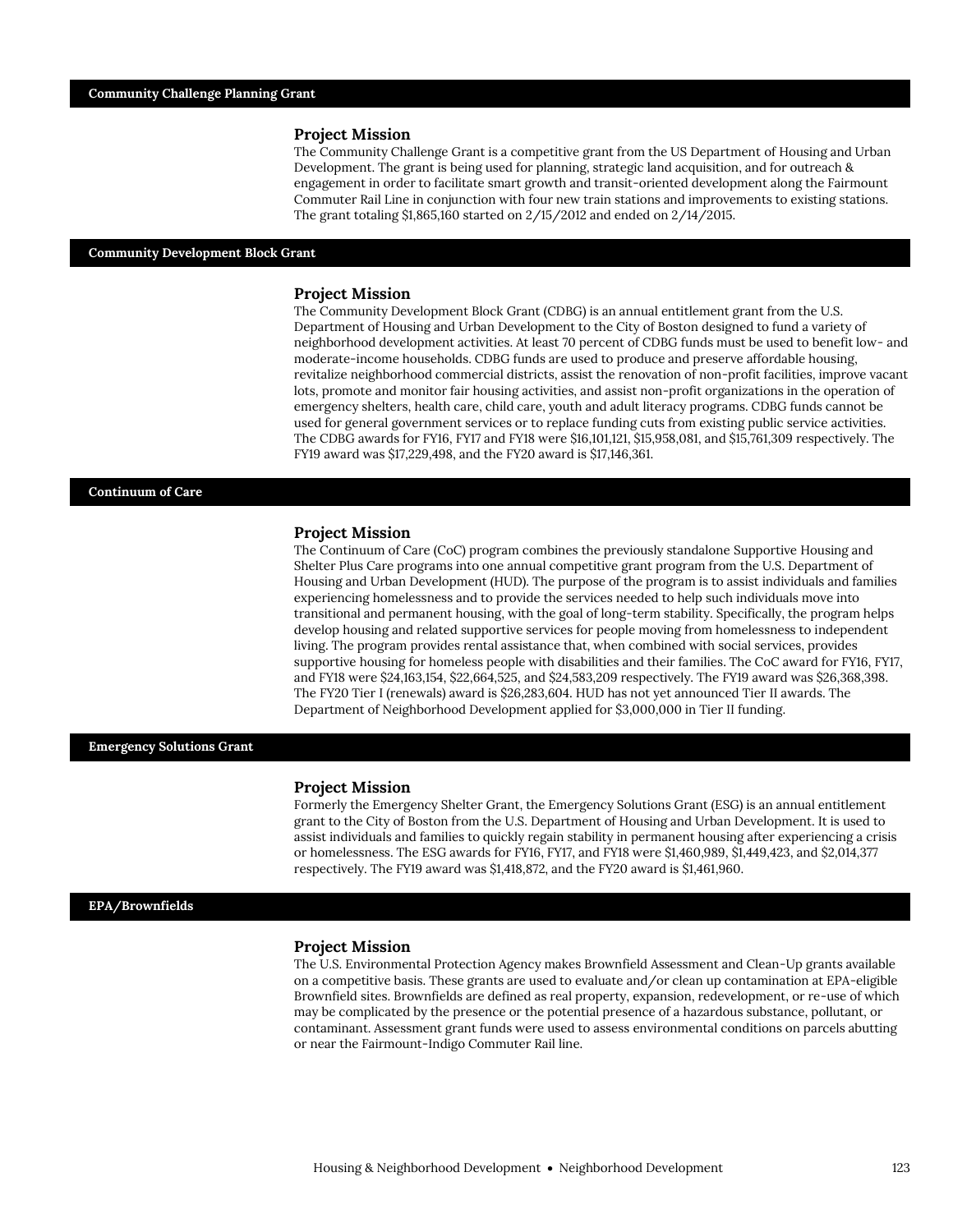The HOME Partnership Program is an annual entitlement grant from the U.S. Department of Housing and Urban Development (HUD) to the City of Boston to support the development of affordable housing. Eligible activities include new construction or rehabilitation of housing, tenant-based rental assistance for up to two years, and assistance to first-time homebuyers. All HOME funds must be used to benefit lowand moderate-income households. Fifteen percent of HOME funds are set aside for Community Housing Development Organizations. HOME grants are four years in duration. The HOME awards in FY16, FY17, and FY18 were \$3,998,161, \$4,153,113, and \$4,152,803 respectively. The FY19 award was \$5,863,642, and the FY20 award is \$5,336,980.

#### **HOPWA**

#### **Project Mission**

The Housing Opportunities for People with AIDS (HOPWA) Program is a three-year grant awarded annually from the U.S. Department of Housing and Urban Development to the City of Boston. The program is designed to provide affordable, appropriate housing for people with AIDS (PWAs) in the metropolitan Boston area. Eligible activities include housing, counseling, housing development, rental assistance, technical assistance, homelessness prevention, operating costs including support services, and housing-related costs. DND will be directing these funds to three primary activities: metropolitan-area housing counseling to help PWAs find/retain affordable housing, technical assistance to developers of housing for PWAs, and emergency assistance payments to help PWAs retain their existing housing. The HOPWA awards in FY16, FY17, and FY18 were \$2,715,215, \$2,005,609, and \$2,285,329 respectively. The FY19 award was \$2,588,781, and the FY20 award is \$2,894,494.

#### **Inclusionary Development Fund**

#### **Project Mission**

The Inclusionary Development (IDP) fund is managed jointly by the Boston Redevelopment Authority and the Department of Neighborhood Development. The fund is capitalized through fees paid by private developers in lieu of building onsite inclusionary affordable housing. IDP is used to fund the department's affordable housing production pipeline.

#### **Lead Paint Abatement**

#### **Project Mission**

The Lead Paint Abatement grant is a competitive 36-month grant from the U.S. Department of Housing and Urban Development's Office of Healthy Homes and Lead Hazard Control to the City of Boston. The purpose of the grant is to reduce the exposure of young children to lead-based paint hazards in their homes through intensive services consisting of counseling, outreach, and abatement in the high-risk target areas of Dorchester, Roxbury, and Mattapan, and to provide financing services citywide. Activities include abatement, inspections, risk assessments, and temporary relocations. The grant awarded in FY16 totaling \$3,231,610 started on 11/2/15 and ends on 5/31/19, but the program will continue to run using funds generated from the repayment of Lead Paint loans. The Department of Neighborhood Development expects to apply for a new grant in the fall of 2019.

#### **Neighborhood Development Fund**

#### **Project Mission**

The Neighborhood Development Fund receives revenue from the repayment of Urban Development Action Grant (UDAG) loans to the City. Funds can be used for eligible HUD Title I activities which are somewhat less restrictive than CDBG regulations.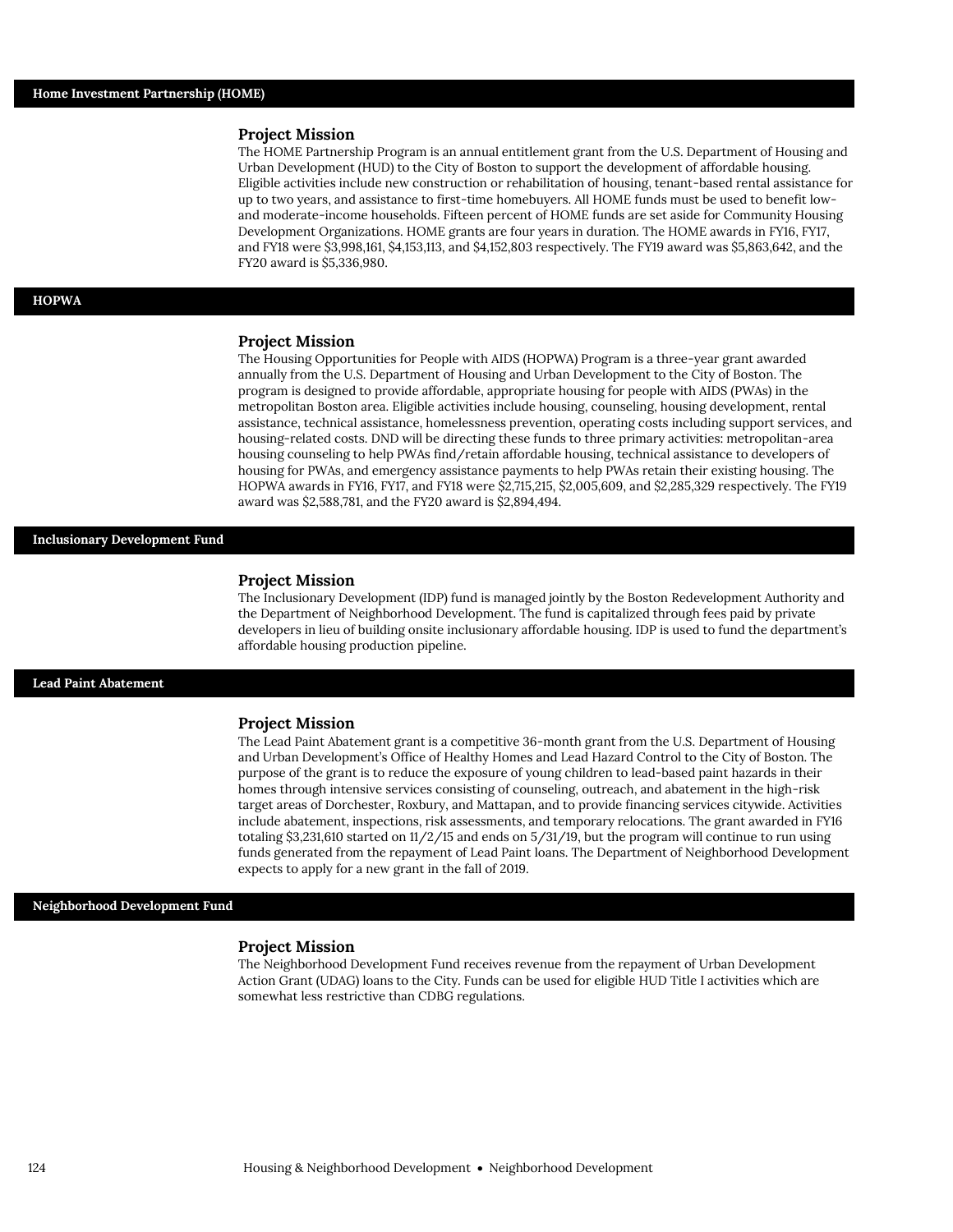Neighborhood Stabilization Program grants were made available to Boston and several other direct grant communities on a non-competitive basis from the Massachusetts Department of Housing and Community Development. The Commonwealth of Massachusetts agreed to match Boston's HUD NSP funds \$1-\$1 and NSP admin funds \$0.50-\$1. Funds were used to establish financial mechanisms for purchase and redevelopment of foreclosed homes and residential properties. Such mechanisms included soft-seconds, loan loss reserves, and shared-equity loans for low and moderate income homebuyers; purchase and rehabilitation of homes and residential properties that were abandoned or foreclosed upon in order to sell, rent, or redevelop such homes as properties; establish land banks for homes that were foreclosed upon; demolish blighted structures; and redevelop demolished or vacant properties. The first NSP State grant totaled \$4,020,500. A second NSP State grant totaled \$999,999.

#### **OBD/EDI**

#### **Project Mission**

The Economic Development Initiative (EDI) Program is a special HUD program that makes available grants to cities to spur economic opportunity by creating jobs, attracting private partnerships, and training residents for new job opportunities; to promote community development through a long-term economic development strategy; to establish community-based partnerships; and to develop a plan for responding to community needs by integrating economic, physical, human, and other strategies. EDI must be used in conjunction with loans guaranteed under the Section 108 Program to enhance the feasibility of economic development and revitalization projects financed with Section 108 Loan Guarantee funds.

#### **Regional Foreclosure Education Grant (COM)**

#### **Project Mission**

The Regional Foreclosure Education grant from the Commonwealth of Massachusetts supported the expansion of foreclosure counseling providers under contract with the City of Boston. These providers served geographic areas of Boston with high rates of default and foreclosures targeting occupants of 1-4 unit properties.

#### **Section 108 Loan Guarantee Programs/Section 108 Unrestricted**

#### **Project Mission**

Section 108 funds are available to eligible cities from the U.S. Department of Housing and Urban Development (HUD) on an application basis. Section 108 funds are secured by the City through a pledge of its current and future CDBG grant awards. These funds are used for economic development projects. The Boston Invests in Growth Loan Fund is a \$40 million HUD Section 108 funded loan pool designed to jumpstart well-financed construction projects, create jobs, and strengthen Boston's economy. This program is designed for large commercial projects in Boston that have both permanent financing and equity in place. Boston Invests will finance the gap that remains between the financing and equity and the total project cost, known as mezzanine financing. In addition, up to 10% of the loan pool will be set aside for smaller neighborhood based projects of at least 5,000 square feet, the underwriting criteria for which will be the same as for the larger loans but the interest rate charged as well as the additional interest paid at the end will be lower. Additionally, \$2.5 million HUD Section 108 funded loan pool will be used for energy efficiency and to promote job creation. The Section 108 Spread Unrestricted Fund is income earned as a result of the interest spread between Section 108 loan repayments owed to DND by its borrowers and Section 108 repayments DND owes to HUD.

#### **Triple Decker Initiative**

#### **Project Mission**

The Triple-Decker Initiative was supported by funds from the Boston Redevelopment Authority. The program funds Neighborhood Development's 3D HELP program which supports the renovation and energy retrofitting of owner-occupied triple-deckers. The Triple Decker awards from the BRA totaled \$900,000 between FY13 and FY15.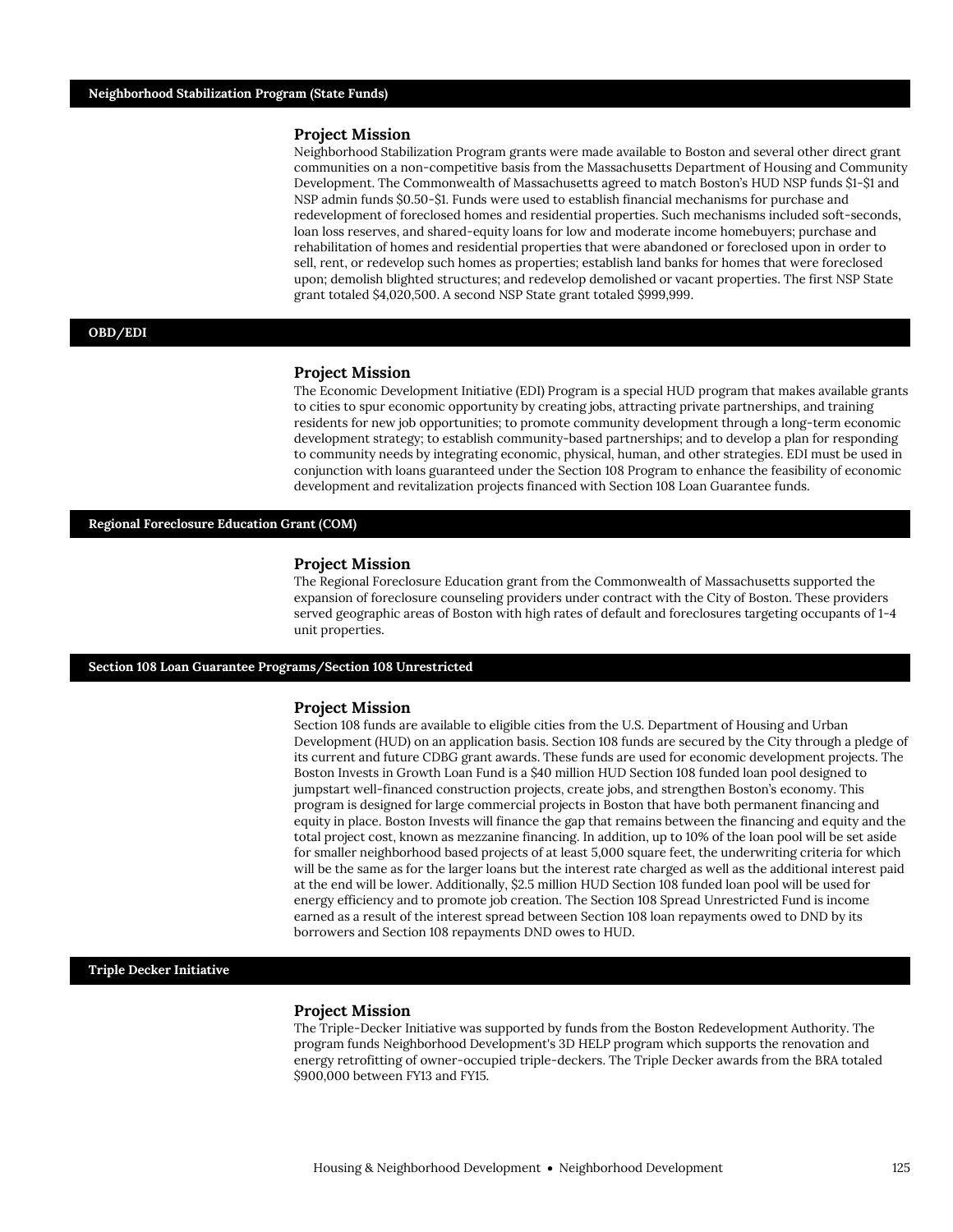To help end youth homelessness in Boston, the U.S. Department of Housing and Urban Development (HUD) has awarded \$4.92 million through its Youth Homelessness Demonstration Program (YHDP). The new grant award was announced on 7/16/18. This project will support a wide range of housing programs including rapid rehousing, permanent supportive housing, transitional housing, and host homes. The grant period is two years.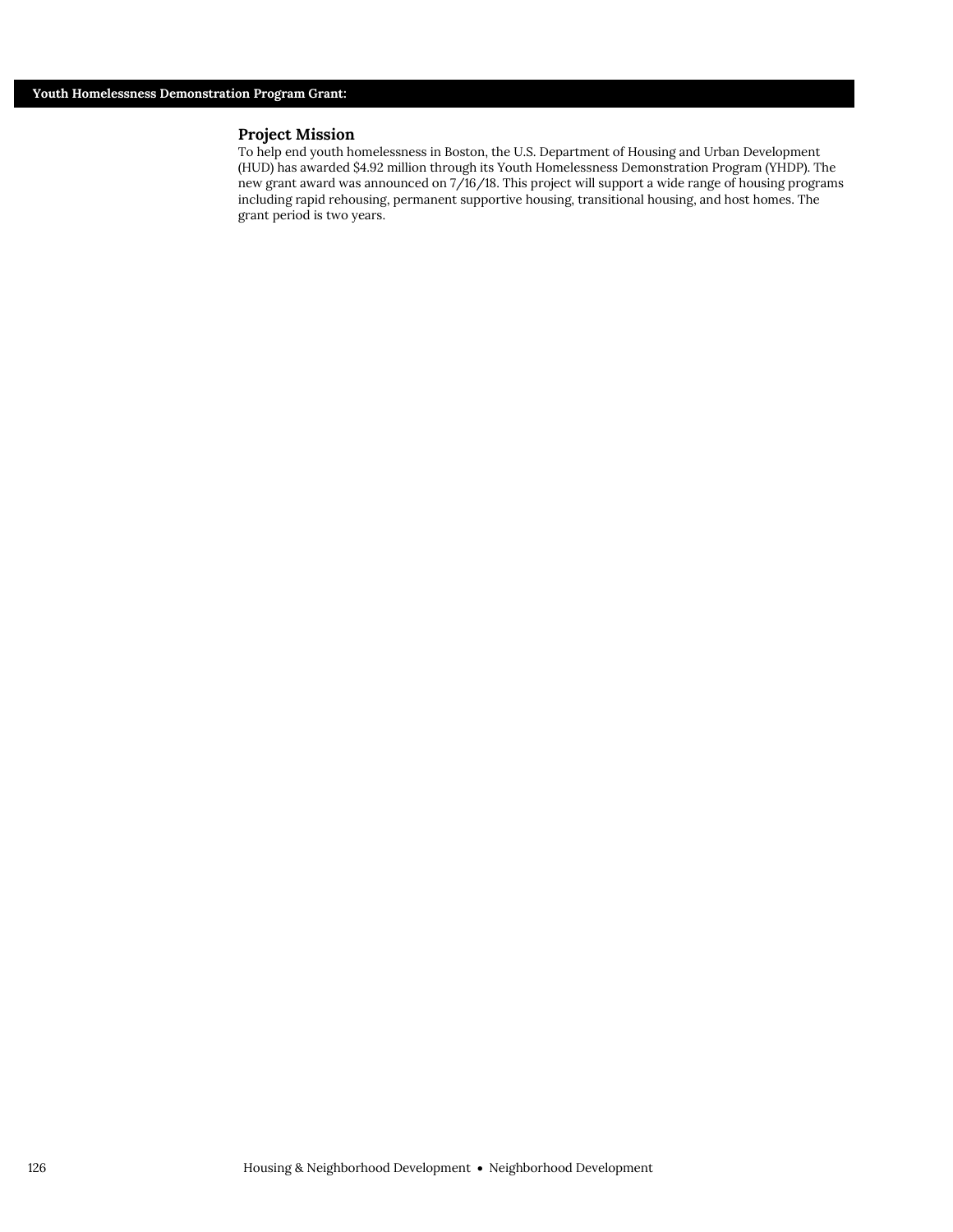# Neighborhood Development Capital Budget

## **Overview**

Capital investment will support efforts to repair and rebuild public facilities, revitalize neighborhood business districts, and improve public spaces operated by the Department of Neighborhood Development.

## **FY20 Major Initiatives**

- Renovation of a former branch library will begin to transform it into a new senior center in Orient Heights.
- New security cameras will be installed at various BHA locations.
- The City will invest in public infrastructure supporting the development of affordable housing in conjunction with the Boston Housing Authority.

| <b>Capital Budget Expenditures</b> |         | Total Actual '17 Total Actual '18 | <b>Estimated '19</b> | <b>Total Projected</b><br>$20^{\circ}$ |
|------------------------------------|---------|-----------------------------------|----------------------|----------------------------------------|
| <b>Total Department</b>            | 710.161 | 2,984,074                         | 1.786.412            | 3.850,000                              |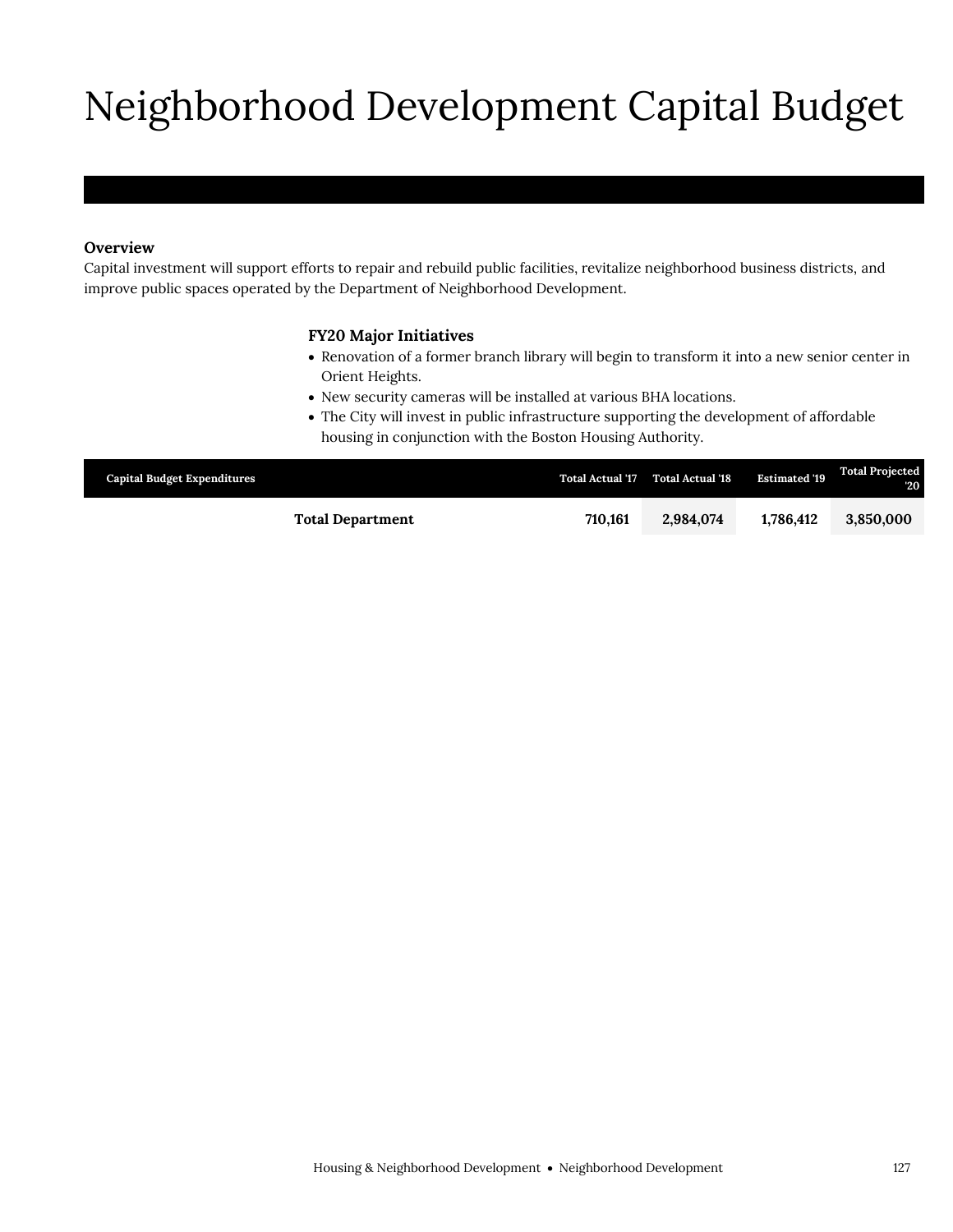## Neighborhood Development Project Profiles

## **BHA HOUSING SUPPORT**

#### **Project Mission**

Investment to improve the quality and supply of BHA's affordable housing. Managing Department, Neighborhood Development Status, New Project **Location, Various neighborhoods Operating Impact, No** 

### **Authorizations**

|              |          |             |        | Non Capital |            |
|--------------|----------|-------------|--------|-------------|------------|
| Source       | Existing | <b>FY20</b> | Future | Fund        | Total      |
| City Capital |          | 30,000,000  |        |             | 30,000,000 |
| Grants/Other |          |             |        |             |            |
| Total        |          | 30,000,000  |        |             | 30,000,000 |

### **Expenditures (Actual and Planned)**

|              | Thru    |             |             |            |            |
|--------------|---------|-------------|-------------|------------|------------|
| Source       | 6/30/18 | <b>FY19</b> | <b>FY20</b> | FY21-24    | Total      |
| City Capital |         |             | 3.000.000   | 27,000,000 | 30,000,000 |
| Grants/Other |         |             |             |            |            |
| Total        |         |             | 3.000.000   | 27,000,000 | 30,000,000 |

### **ORIENT HEIGHTS SENIOR CENTER**

#### **Project Mission**

Convert the former Orient Heights Branch Library into a new senior center.

**Managing Department, Public Facilities Department Status, In Design** 

**Location, East Boston Operating Impact, No** 

| <b>Authorizations</b>                    |           |                  |             |                  |           |
|------------------------------------------|-----------|------------------|-------------|------------------|-----------|
|                                          |           |                  |             | Non Capital      |           |
| Source                                   | Existing  | <b>FY20</b>      | Future      | Fund             | Total     |
| City Capital                             | 1,000,000 | 0                | $\theta$    | 0                | 1,000,000 |
| Grants/Other                             |           | 0                | O           |                  | 0         |
| Total                                    | 1,000,000 | $\boldsymbol{0}$ | $\theta$    | $\boldsymbol{0}$ | 1,000,000 |
| <b>Expenditures (Actual and Planned)</b> |           |                  |             |                  |           |
|                                          | Thru      |                  |             |                  |           |
| Source                                   | 6/30/18   | <b>FY19</b>      | <b>FY20</b> | FY21-24          | Total     |
| City Capital                             |           | 0                | 100,000     | 900,000          | 1,000,000 |
| Grants/Other                             | O         | 0                | O           | $\theta$         | $\theta$  |
| Total                                    |           | $\mathbf{0}$     | 100,000     | 900,000          | 1,000,000 |